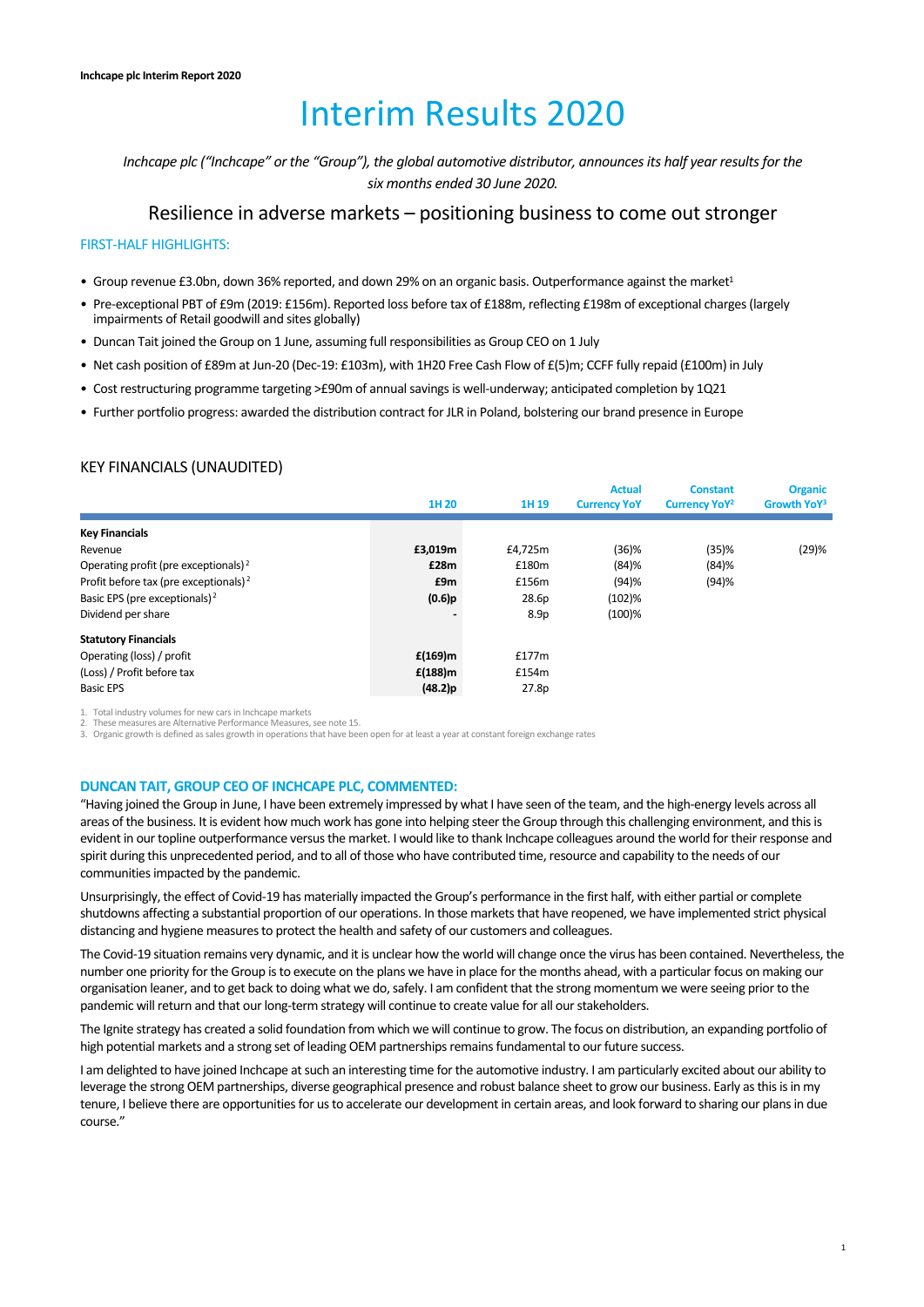## **OPERATIONAL REVIEW**

## Key Performance Indicators – results

|                                                   | 1H <sub>20</sub><br>£m | 1H 19<br>£m | Reported<br>YoY% | <b>Constant Currency</b><br>YoY % | Organic Growth<br>YoY |
|---------------------------------------------------|------------------------|-------------|------------------|-----------------------------------|-----------------------|
| Revenue                                           | 3,019                  | 4,725       | (36)%            | (35)%                             | (29)%                 |
| Operating profit (pre exceptionals) $1$           | 28                     | 180         | (84)%            | (84)%                             |                       |
| Operating margin (pre exceptionals) $1$           | 0.9%                   | 3.8%        | $(2.9)$ ppt      | (2.9)ppt                          |                       |
| Profit before tax (pre exceptionals) <sup>1</sup> | 9                      | 156         | (94)%            | (94)%                             |                       |
| Free Cash Flow <sup>1</sup>                       | (5)                    | 25          | (120)%           |                                   |                       |
| Return on capital employed <sup>2</sup>           | 14%                    | 19%         |                  |                                   |                       |

1. See note 15 for definition of Key Performance Indicators and other Alternative Performance Measures.

2. ROCE is calculated on a trailing 12-month basis

#### PERFORMANCE REVIEW

Our performance in the first half of 2020 was materially impacted by Covid-19. The spread of the virus resulted in the closure of our operations in many markets – peaking in April. As of today, we are open in 30 markets (including Singapore and UK), and remain closed in three markets (Chile, Costa Rica and Panama).

**Group revenue** of £3.0bn was down 36% year-on-year reported and 35% in constant currency. While our performance to the end of February was ahead of internal expectations, in March, the onset of the virus started a wave of closures across all of our regions, and peaked in April. Since then, we have seen most of our markets start to gradually reopen, enabling us to serve our customers. Following the April low, we have seen sales performance sequentially improve in both May and June, as trading resumed across more markets. It remains too early to call out a trend based on what we have observed thus far, not least because of the distortion effect of pent-up demand as we reopen markets.

The Group delivered an **operating profit before exceptional items** of £28m, down 84% year-on-year in actual and constant currency. This reflects the drop-through from lost revenues resulting from the forced closure of our operations in many markets. In response to the disruption caused by Covid-19, the Group took prompt action to reduce discretionary costs (e.g. marketing, office, travel), we accessed government support schemes in some markets, and the Board/ senior management took a 20% reduction in fees/ salary in the second quarter. These cost-mitigation measures have helped support profitability during the second quarter, and in June enabled us to generate positive operating profit across all regions (bar Americas, where our largest market, Chile, remained closed). With the effects of Covid-19 likely to result in a prolonged economic impact, the Group has started to implement a comprehensive cost-restructuring programme (details below).

**Profit before tax and exceptional items(PBT)** of £9m is down 94% year-on-year in actual and constant currency. The absolute level of PBT decline is slightly lower than that observed at the operating profit level, owing to a lower (£5m) interest charge versus the prior year. Reported loss before tax fell to £(188)m, compared to a profit of £154m in the prior year.

In the first half of 2020, we booked **exceptional charges** of £198m, primarily due to the impact of Covid-19. The majority (£185m) of this relates to goodwill and site impairments, of which c£160m is attributable to Retail businesses. Our impairment review included all sites globally, and as part of that we have also impaired the value of some of our Distribution sites. As a result, the reported loss before tax was £188m, compared to a profit before tax of £154m in the comparable period.

In the first six months of the year, **Free Cash Flow** (FCF) saw a small outflow of £5m, against a £25m inflow in the comparable period. The significantly lower operating profit during the period was mitigated by a number of measures resulting in a meaningful improvement in the Group's working capital position, a near halving of net capex, and a lower outflow for tax and interest payments.

Other notable elements of the Group cash flow bridge include: net acquisitions, which amounted to £9m (relates to the acquisition of Daimler Colombia, and disposals of a few Retail sites), and share buybacks, £31m of £150m completed prior to termination.

At the end of June, the Group had total **liquidity** in excess of £1bn, comprising available cash of £480m (excludes cash where prior approval is required to transfer funds abroad) and £530m of headroom in our RCF. This position was further strengthened during the period with the confirmation of our eligibility to the UK CCFF scheme (zero drawn as of today). We closed the reporting period in a **net cash** position of £89m (excluding lease liabilities) – this compares to £103m at the end of December 2019. On an IFRS 16 basis, we ended the period with net debt of £262m (£250m at end of December).

Our **ROCE** over the period was 14%. This compares to 19% for the equivalent period last year, with the decline driven by the steep reduction in our profits.

## COST RESTRUCTURING

As a direct response to the Covid-19 crisis, the Group is undertaking a major cost-restructuring programme that will ensure it emerges stronger, with a leaner platform, fit for focused growth. Once completed, the programme is expected to deliver a cost-benefit of >£90m (or c.11% of overheads), of which c50% will be retained when revenue recovers.

The savings will be achieved across three areas:

- 1) a reduction of our global workforce (a combination of sales-personnel and support staff),
- 2) negotiation of third-party expenditure, and
- 3) a further rationalisation of our footprint.

The anticipated restructuring costs will be c£70m (majority in 2020), with a cash cost of c£50m.

In addition to the annualised savings, the Group is consciously negotiating on everything we spend and continues to look for further costefficiencies by leveraging its global scale and conducting regular reviews of its portfolio.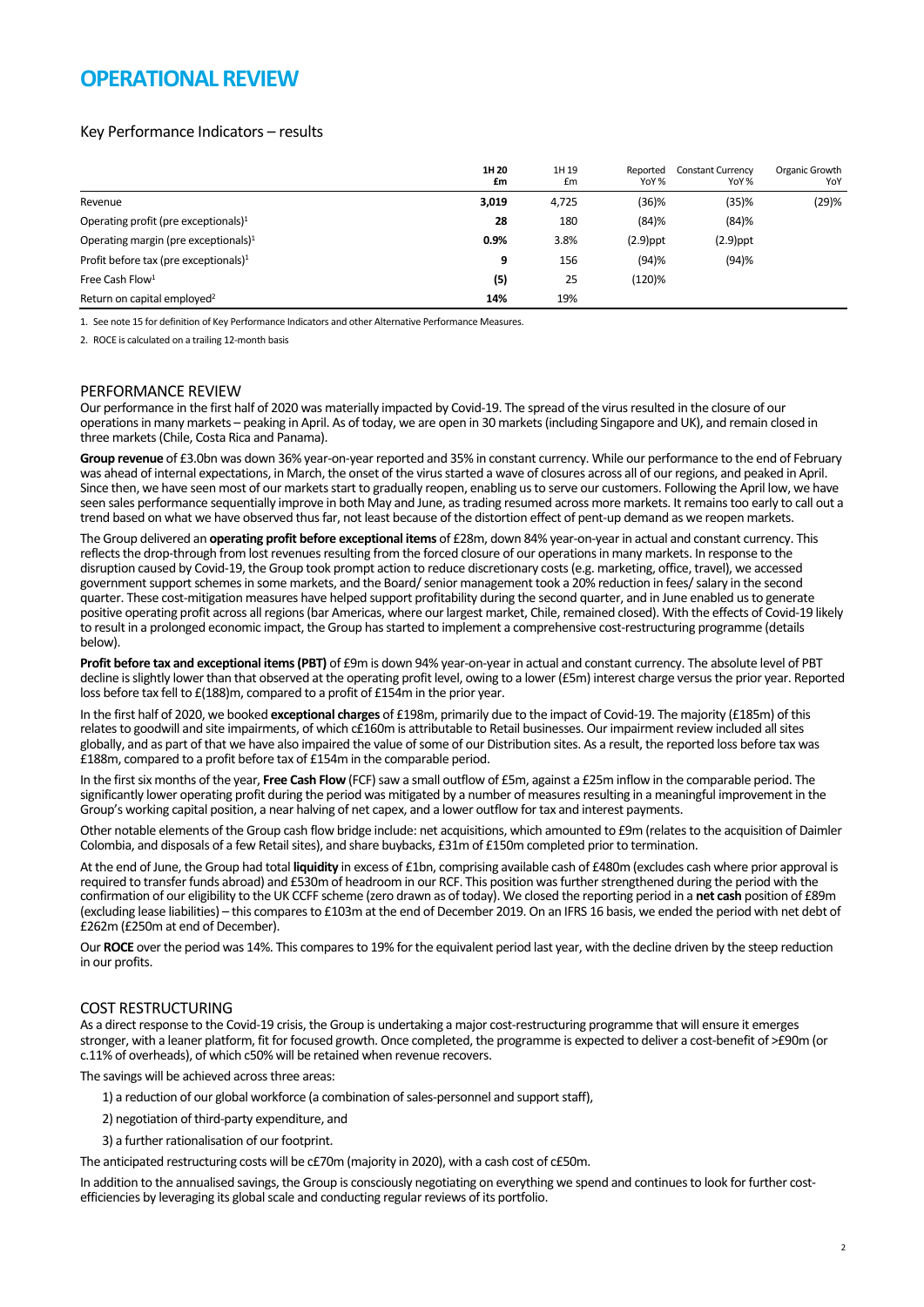## STRATEGY UPDATE

The headline financial performance during the period masks the benefit the business continues to get from the successful Ignite strategy. Every aspect of Ignite contributed to the Group navigating the challenges posed by Covid-19, and will be the underpinning of a stronger business as our operations return to normal.

- **Customer experience:** we continue to leverage our digital investment, using tools (e.g. Salesforce) that enable a proactive approach to customer engagement. During the period, the Group's online platforms saw record traffic and we will continue to leverage this.
- **Partner of choice:** our strong relations with OEMs facilitated collaborative discussions and good progress on inventory management across markets. This crisis has given our partners greater insight into the robustness of our global Distribution capabilities.
- Revenue streams: the greater emphasis on more defensive, and profitable, streams (i.e. aftersales and used vehicles), and the ongoing F&I1 opportunity, will provide an underpin to performance given the uncertainty surrounding new vehicle demand.
- **Global scale:** the extension of procurement initiatives across our markets has enabled further improvement of cost control. Our global purchasing system provides real-time visibility of spend commitments, which helped us reduce costs in the first half of 2020.
- **Invest for growth:** we completed the Daimler Colombia distribution deal in March, and in July, were awarded the JLR-distribution contract for Poland, bolstering our presence in Europe. The pipeline for consolidation opportunities remains healthy.

While the financial performance in 2020 will be weighed down by the impact of Covid-19, we will continue on our path to allocate capital towards the more attractive Distribution business – the segment of the Group that is faster growing, generates higher margins, has greater flexibility of costs, is less capital-intensive and has stronger cash generation characteristics.

## PEOPLE

Covid-19 has had an unprecedented impact on people and economies worldwide. The dedication shown by our colleagues throughout this period is a real testament to the Inchcape spirit which is evident throughout the organisation. The strong ethos of operational discipline and an unrelenting focus on delivering outstanding customer service, has helped us navigate the challenges we faced during this extraordinary time. The Board and Management would like to express their sincere gratitude to colleagues around the world for their commitment and spirit in delivering these results in such a challenging environment.

## CAPITAL ALLOCATION

Over the past five years the Group has paid c£450m in dividends, invested c£590m in acquisitions, and distributed c£330m of excess cash through share buybacks. This is in line with our disciplined capital allocation policy targeting optimal allocation of funds to enable both the continued development of the business (including both organic investments and value-creating acquisitions) and shareholder returns.

In light of the disruption caused by Covid-19, the Board decided to preserve cash by cancelling the payment of the final dividend (£70m) and suspending the share buyback programme (£31m completed of the £150m). Given the low level of earnings in the first half and limited visibility, we have decided not to declare an interim dividend.

Inchcape is a highly cash-generative business with a strong balance sheet. The Group is conscious of the importance of returns to shareholders and in the absence of any further material disruptions to our operations, the Group expects to be in a position to resume making shareholder distributions in accordance with the performance of our business.

## SECTOR RECLASSIFICATION

Given the shift of the business away from retail towards distribution, the London Stock Exchange reconsidered the appropriateness of Inchcape's sector classification, and concluded that 'Business Support Services' is more appropriate (previously 'Speciality Retail'). The change became effective as of 19th June 2020.

## OUTLOOK

The Board announced on 20 March 2020 that it put on hold any forward guidance until such time that the overall impact of Covid-19 on the Group became clearer. While the majority of our markets have now reopened, given the lack of visibility of underlying demand, coupled with the ongoing uncertainty regarding a potential second wave of the virus, it is still too early to provide a forward-looking view of the Group's performance.

As highlighted by our performance in the first half, we have continued to outgrow the market, shown effective cash-flow management and maintained a robust balance sheet. We expect this resilience will continue, and are focused on making the business leaner and stronger, ready to capitalise on the exciting growth opportunities that lie ahead.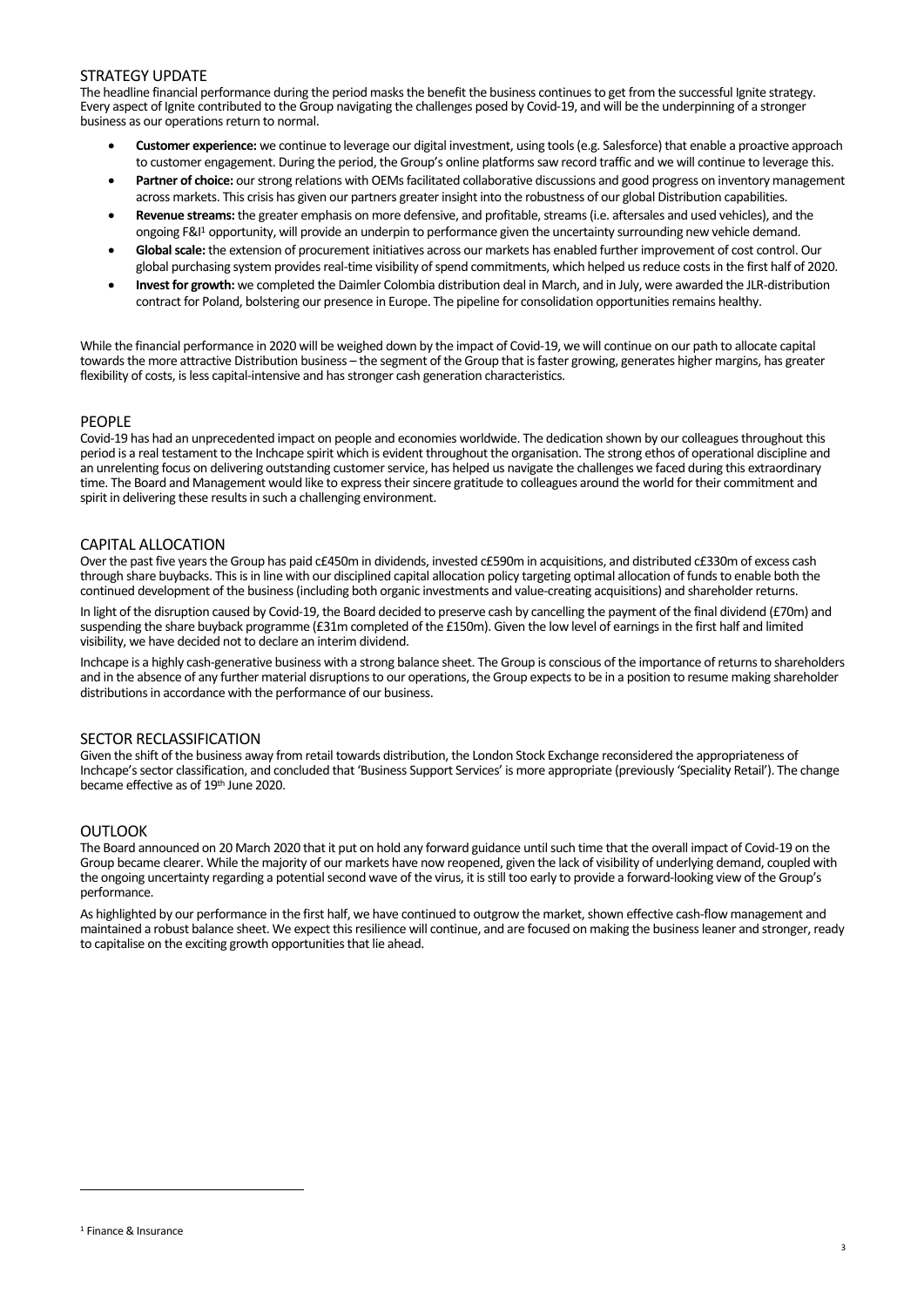## **OPERATING AND FINANCIAL REVIEW**

Our results are stated at actual rates of exchange. However, to enhance comparability we also present year-on-year changes in sales and operating profit in constant currency, thereby isolating the impact of translational exchange rate effects. Unless otherwise stated, changes in revenue and operating profit in the operating review are at constant currency. All figures are stated before exceptional items.

Following an internal reorganisation of management structure we have redefined our regions. This has resulted in a reclassification of our retail business in Russia from 'Emerging Markets' to within 'UK & Europe', and 'Emerging Markets' has been redefined as 'Americas & Africa'. We have also consolidated our Asia and Australasia businesses to form a new region; 'APAC'. Given Australasia's contribution to the overall Group we have decided to continue to disclose its results. We had historically disclosed Central costs separately, which we now fully allocate to each segment.

Segmental detail can also be found in the condensed consolidated interim financial statements.

#### **DISTRIBUTION**

The Distribution segment saw revenues down 27% year-on-year, with performance in the second quartersignificantly impacted by market closures related to Covid-19. As a result, operating profit declined from £160m in the prior year to £46m. Distribution operating profit margin fell 4ppt to 2.7%, with margins contracting across all regions.

|                                | 1H 20<br>£m | 1H 19<br>£m | Reported<br>YoY % | <b>Constant Currency</b><br>YoY% | Organic Growth<br>YoY% |
|--------------------------------|-------------|-------------|-------------------|----------------------------------|------------------------|
| Revenue                        |             |             |                   |                                  |                        |
| Asia                           | 450.5       | 784.1       | (43)%             | (43)%                            | (43)%                  |
| Australasia                    | 421.5       | 517.2       | (19)%             | (14)%                            | (14)%                  |
| <b>APAC</b>                    | 872.0       | 1,301.3     | (33)%             | (32)%                            | (32)%                  |
| Europe                         | 527.5       | 660.5       | (20)%             | (20)%                            | (22)%                  |
| Americas & Africa              | 330.9       | 459.3       | (28)%             | (22)%                            | (30)%                  |
| <b>Total Distribution</b>      | 1,730.4     | 2,421.1     | (29)%             | (27)%                            | (29)%                  |
| <b>Operating profit</b>        |             |             |                   |                                  |                        |
| Asia                           | 28.6        | 86.1        | (67)%             | (67)%                            |                        |
| Australasia                    | 4.2         | 30.4        | $(86)$ %          | $(85)$ %                         |                        |
| <b>APAC</b>                    | 32.8        | 116.5       | (72)%             | (72)%                            |                        |
| Europe                         | 9.1         | 19.8        | (54)%             | (54)%                            |                        |
| Americas & Africa              | 4.2         | 23.5        | (82)%             | (81)%                            |                        |
| <b>Total Distribution</b>      | 46.1        | 159.8       | (71)%             | (71)%                            |                        |
| <b>Operating profit margin</b> |             |             |                   |                                  |                        |
| Asia                           | 6.3%        | 11.0%       | $(4.7)$ ppt       | $(4.6)$ ppt                      |                        |
| Australasia                    | 1.0%        | 5.9%        | $(4.9)$ ppt       | $(4.9)$ ppt                      |                        |
| <b>APAC</b>                    | 3.8%        | 9.0%        | $(5.2)$ ppt       | $(5.3)$ ppt                      |                        |
| Europe                         | 1.7%        | 3.0%        | $(1.3)$ ppt       | $(1.3)$ ppt                      |                        |
| Americas & Africa              | 1.3%        | 5.1%        | $(3.8)$ ppt       | $(3.9)$ ppt                      |                        |
| <b>Total Distribution</b>      | 2.7%        | 6.6%        | $(3.9)$ ppt       | (4.0)ppt                         |                        |

1: Operating profit stated pre-exceptionals

- **Asia** revenues contracted 43%, and operating profit was down 67%. While the majority of our markets remained open throughout the first half, the spread of the virus weighed significantly on our performance across the region. Our Singapore business endured a prolonged closure (from early April to mid-June), contributing to additional pressure in a market that we had expected would contract c25% in 2020 (pre-Covid-19). Since reopening, the government has said that the Certificate of Entitlement quota (that was missed following the suspension of bidding) will be phased over the next 12 months. As a result, we now expect total industry volumes for 2020 will be c40% below the prior year level. While our operations in Hong Kong remained open, demand was clearly subdued, and our performance softened further when the protests escalated in May. More recently, a spike in Covid-19 cases has led to the enforcement of greater restrictions in the market.
- **Australasia** revenues contracted 14%, and operating profit was down 85%. Our operations in Australia remained open throughout the first half, while our business in New Zealand closed for a seven-week period. Despite remaining open, profitability in Australia was severely impacted in the second quarter as gross margins came under pressure owing to lower volumes and competitive pressures, but also unfavourable currency effects. The transactional currency (AUD:JPY) headwind in the period was around £10m.
- **Europe** revenues contracted 20%, and operating profit was down 54%. Prior to Covid-19 enforced closures, our performance had been solid. Shutdowns started to weigh on the region's performance in mid-March, reaching a peak in April. By the second week of May, all impacted markets had reopened, and we have seen business activity ahead of our expectations, particularly in aftersales. While the environment continues to be challenging, we are encouraged by our performance relative to the market in the second quarter.
- **Americas & Africa** revenues contracted 22%, and operating profit was down 81%. Performance in the first quarter until lockdowns was above the prior year level. However, Americas was hardest hit in terms of number of markets forced to close to help control the spread of the virus. While the majority of markets have now reopened, a few markets (namely Chile, Costa Rica and Panama) remain shut. The geographic diversification within the region meant that there were some pockets of good performance that has helped offset losses elsewhere. Performance in Ethiopia was good against a weak comparative in 2019 as it was affected by limited currency availability. Despite the setback caused by Covid-19, given the low penetration of vehicles, we are optimistic about the growth prospects of the Americas & Africa region over the medium term.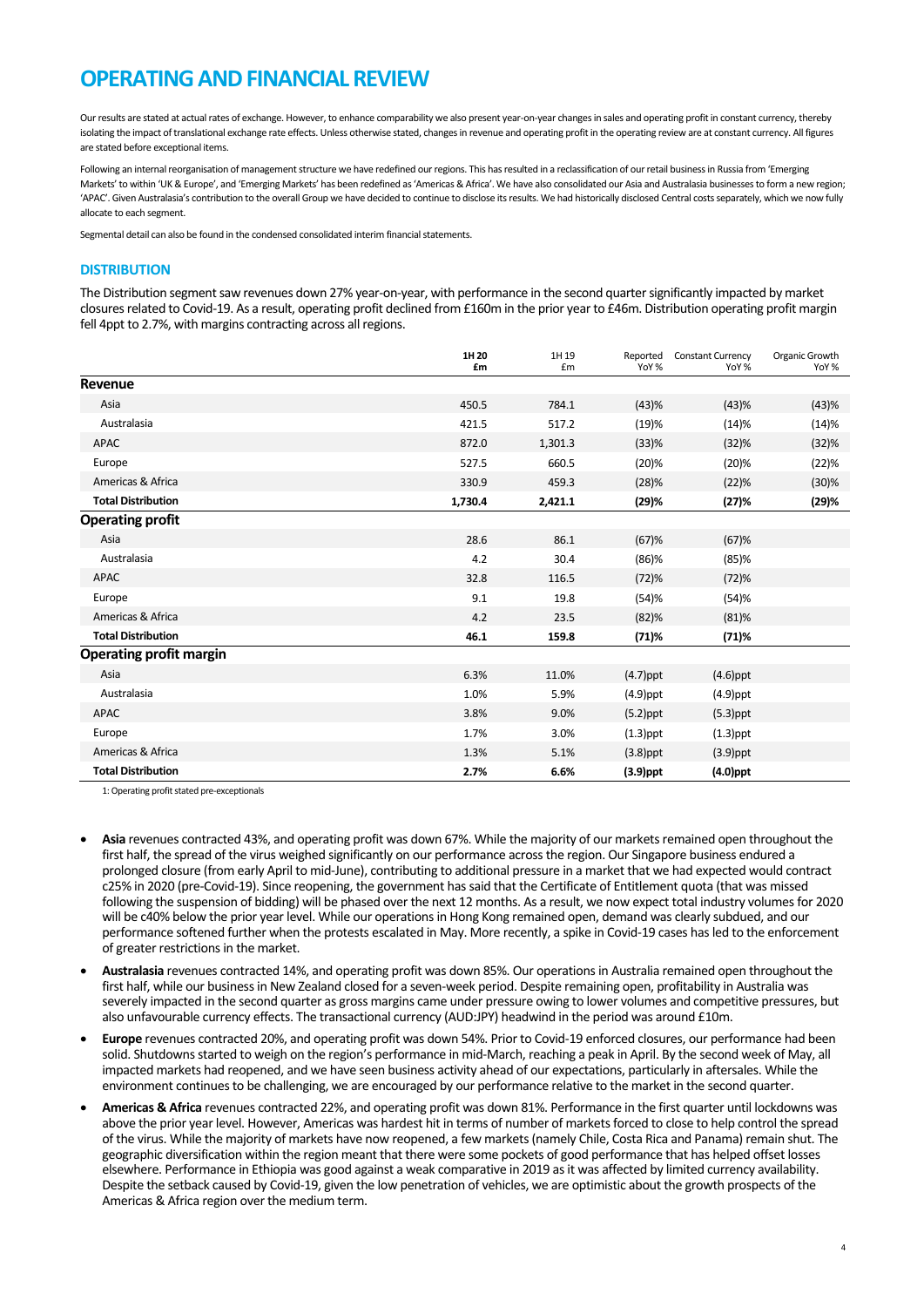## **RETAIL**

The Retail segment saw revenues down 43% year-on-year, or down 30% on an organic basis (adjusting for the Retail disposals made over the course of the last 12 months), with performance in the second quarter significantly impacted by market closures – both UK and Russia remained shut throughout April and May. As a result, the Retail segment fell into an operating loss of £(18)m (1H19: an operating profit of £20m), and the operating profit margin fell 2.3ppt to (1.4)%.

|                                | 1H <sub>20</sub><br>£m   | 1H 19<br>£m | Reported<br>YoY %        | <b>Constant Currency</b><br>YoY% | Organic Growth<br>YoY % |
|--------------------------------|--------------------------|-------------|--------------------------|----------------------------------|-------------------------|
| Revenue                        |                          |             |                          |                                  |                         |
| Asia                           | $\overline{\phantom{a}}$ | 81.7        | $(100)$ %                | $(100)$ %                        | n/a                     |
| Australasia                    | 9.4                      | 168.4       | (94)%                    | (94)%                            | n/a                     |
| APAC                           | 9.4                      | 250.1       | $(96)$ %                 | $(96)$ %                         | n/a                     |
| UK & Europe                    | 1,279.3                  | 2,053.9     | (38)%                    | (37)%                            | (30)%                   |
| <b>Total Retail</b>            | 1,288.7                  | 2,304.0     | (44)%                    | (43)%                            | (30)%                   |
| <b>Operating profit</b>        |                          |             |                          |                                  |                         |
| Asia                           |                          | 4.1         | $(100)\%$                | $(100)$ %                        |                         |
| Australasia                    | 0.4                      | 0.4         | $\overline{\phantom{a}}$ | $\overline{\phantom{a}}$         |                         |
| APAC                           | 0.4                      | 4.5         | (91)%                    | (91)%                            |                         |
| UK & Europe                    | (18.0)                   | 15.5        | (216)%                   | (219)%                           |                         |
| <b>Total Retail</b>            | (17.6)                   | 20.0        | $(188)\%$                | $(190)$ %                        |                         |
| <b>Operating profit margin</b> |                          |             |                          |                                  |                         |
| Asia                           | $\blacksquare$           | 5.0%        | n/a                      | n/a                              |                         |
| Australasia                    | 4.3%                     | 0.2%        | 4.1ppt                   | 4.2ppt                           |                         |
| APAC                           | 4.3%                     | 1.8%        | 2.5ppt                   | 2.5ppt                           |                         |
| UK & Europe                    | (1.4)%                   | 0.8%        | $(2.2)$ ppt              | $(2.1)$ ppt                      |                         |
| <b>Total Retail</b>            | (1.4)%                   | 0.9%        | $(2.3)$ ppt              | $(2.3)$ ppt                      |                         |

1: Operating profit stated pre-exceptionals

- **UK and Europe** is home to all of the Group's remaining Retail operations in the UK, Russia and Poland. Revenues for the region were down 37% year-on-year (down 30% on an organic basis), as closures from late-March weighed on the performance of both the UK and Russia businesses. Prior to the shutdowns, sales in Russia and Poland had been strong, while the UK had traded in line with our expectations. However, the sudden nature of the closures in both markets had a material impact on profitability. During the six-month period, the region generated operating losses of £18m (vs a profit of £16m in the prior period, which included profits from businesses disposed in December 2019, including IFS). Since our operations restarted in June, both the UK and Russia have traded well, recording a profit in the month of June.
- **Asia:** the China Retail business(disposed in December 2019) was reclassified from Distribution-Asia to Retail-Asia, and did not provide any contribution to the region's performance in 2020.
- **Australasia:** the majority of the Retail business in Australia was sold during 2019. Two additional sites were sold in 2020, and their contribution until the date of disposal has been included. The comparative includes these two sites, and the rest of the Australian Retail business that was sold in 2019. Following the disposals, there will be no further contribution to this segment.

#### **VALUE DRIVERS**

We provide disclosure on the value drivers behind our gross profit (pre-exceptional). This includes:

- Gross profit attributable to Vehicles New Vehicles, Used Vehicles and the associated F&I (Finance & Insurance) income; and
- Gross profit attributable to Aftersales- Service and Parts.

|       |              |       | Gross profit £m |       | <b>Constant Currency</b><br>YoY % |
|-------|--------------|-------|-----------------|-------|-----------------------------------|
|       |              | 1H 20 | 1H 19           |       |                                   |
| Group | Vehicles     | 205.5 | 398.3           | (48)% | (47)%                             |
|       | Aftersales   | 168.5 | 242.9           | (31)% | (29)%                             |
|       | <b>Total</b> | 374.0 | 641.2           | (42)% | (41)%                             |

Weighed down by the effects of market closures caused by the spread of Covid-19, over the reporting period we saw a 47% decrease in Vehicles gross profit, while Aftersales gross profit was more resilient, decreasing 29%.

We operate across the automotive value chain and over the first half of 2020, we generated 45% of gross profit through Aftersales, compared to 38% in the prior year.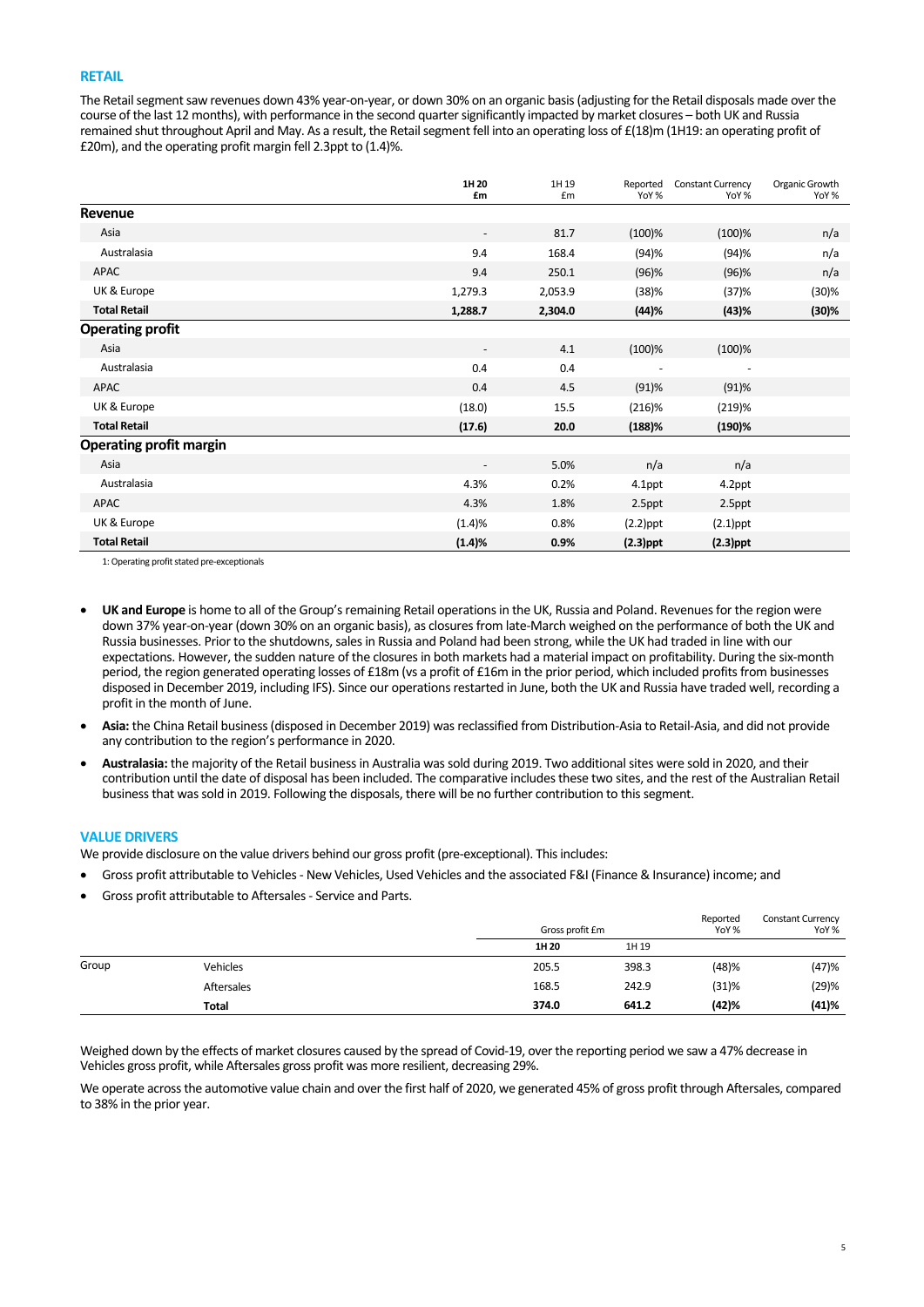#### **CENTRAL COSTS**

The Group has historically reported the performance of its reporting segments before unallocated central costs. These represent costs of Group functions and, previously, these costs were reported separately from the results of the Group's reportable segments. The Group now fully allocates these costs in arriving at the results reported for each segment.

#### **GOVERNMENT SUPPORT SCHEMES**

In the first half of the year, the Group has recognised an amount of £27.2m as a credit against employee costs and £3.3m as a credit against other operating expenses. These have been presented net within operating costs before exceptional items and the majority (£22.7m) was received by the UK Retail business. In some cases salaries were paid in excess of the amount received under the government support schemes, and these schemes were utilised instead of other cost reduction measures that would have adversely impacted employees (e.g. redundancies). The Group has also benefitted from payment deferrals in relation to taxes where these have been made available by the appropriate tax authorities.

#### **OPERATING EXCEPTIONAL ITEMS**

In the first half of the year, we have incurred £197.8m of exceptional charges. Due to the impact of Covid-19, the charge in 2020 is comprised of goodwill and other asset impairments of £184.6m, costs of £9.8m relating to the write down of inventory and other provisions and restructuring costs of £9.1m. In addition, a net cost of £2.7m relating to acquisitions and disposals, and a gain of £8.4m primarily relating to the recycling of foreign exchange gains previously recognised in other comprehensive income, following the liquidation of a subsidiary. In the first half of 2019, the Group recorded exceptional operating costs of £2.6m. These costs were incurred in relation to acquisition and integration of the BMW business in Lithuania and the disposal of retail operations in the UK and Australia. Further details can be found in note 3 to the interim financial statements.

#### **NET FINANCING COSTS**

Net finance costs were £19.0m (H1 19: £23.5m). The decrease is largely due to a reduction in the cost of financing inventory following the retail disposals in Australia, the UK and China in 2019 and the first quarter of 2020. The interest charge is stated on an IFRS 16 basis, and excluding interest relating to leases, our net finance charge was £11.7m compared to £13.9m in the same period last year.

#### **TAX**

The Group's effective tax rate for the period is 113.7% before exceptional items (H1 19: 22.5%). This high effective tax rate is a consequence of the performance impact of Covid-19 and the separate calculation of tax in each market. Although tax continues to be charged in profitable markets, it is no longer possible to recognise the tax credit associated with losses in certain markets. Therefore, the first half effective tax rate represents the aggregate tax charge on local taxable profits that are in excess of the overall net Group profit before tax. For these reasons the effective tax rate is not comparable to prior years. The effective rate after exceptional items is (0.5)% (23.2% for the same period last year).

## **NON-CONTROLLING INTERESTS**

Profits attributable to our non-controlling interests were £1.2m in the first half of 2020 (H1 19: £3.0m). The Group's non-controlling interests principally comprise a 33% minority holding in UAB Vitvela in Lithuania, a 30% share in NBT Brunei, a 10% share of Subaru Australia and 6% of the Motor Engineering Company of Ethiopia.

#### **FOREIGN CURRENCY**

The Group incurred a loss of £0.4m (H1 19: a gain of £3.2m) from the translation of its overseas profits before tax into sterling at the average exchange rate over the first half when compared with the average exchange rates used over the comparable period for translation in 2019.

#### **DIVIDEND**

The Directors do not propose the payment of an interim dividend.

#### **CASH FLOW AND NET DEBT**

The Group delivered a Free Cash Outflow of £4.9m (H1 19: an inflow of £25.0m). After the acquisition of businesses in the year as well as disposal proceeds relating to the Retail disposals, and £32.1m of share buybacks, the Group had net debt of £262.2m (£507.7m as at 30 June 2019; £249.9m as at 31 December 2019). Net funds excluding lease liabilities was £89.2m (net debt of £77.0m as at 30 June 2019; net funds of £102.9m as at 31 December 2019).

#### **CAPITAL EXPENDITURE**

Net capital expenditure in the first half of 2020 was £16.4m (H1 19: £30.8m) reflecting the prompt action taken to reduce all expenditure.

#### **FINANCING**

During the reporting period, the Group was confirmed as an eligible issuer under the UK Government's Covid Corporate Financing Facility (CCFF). £100m was issued under this facility in May 2020 and repaid on 17 July 2020. As at 30 June 2020, the committed funding facilities of the Group comprised a syndicated revolving credit facility of £700m (31 December 2019 - £700m) and sterling Private Placement loan notes totalling £210m (31 December 2019 - £210m). As at 30 June 2020, £170m of the £700m syndicated revolving credit facility was drawn (31 December 2019 - £60m).

## **PENSIONS**

At 30 June 2020, the IAS 19 net post-retirement surplus was £4.5m (30 June 2019 - £63.5m; 31 December 2019 - £9.5m). In the first half of the year, and in-line with the funding programme agreed with the Trustees, the Group made additional cash contributions to the UK pension schemes amounting to £1.6m (H1 19: £1.6m).

#### **ACQUISITIONS AND DISPOSALS**

During the first six months of 2020, the Group acquired the Mercedes-Benz passenger car and private vans distribution operations in Colombia from Daimler Colombia S.A., for a total cash consideration of £27.1m. The business was acquired to strengthen the Group's partnership with Daimler-Mercedes-Benz in South America and follows the acquisition in December 2019 of Autolider.

During the reporting period, the Group has continued to optimise its retail portfolio and has disposed of four retail sitesin the UK and two retail sites in Australia generating disposal proceeds of £14.2m. The Group has also received £3.7m of deferred consideration relating to the disposal of retail operations in China in 2019.

In the first half of 2019, the Group acquired Krasta Auto in Lithuania, an authorised dealer of BMW Group, for a total cash consideration of £16.0m (net of cash acquired) and disposed of Honda and Mitsubishi retail operations in Australia, generating disposal proceeds of £10.4m.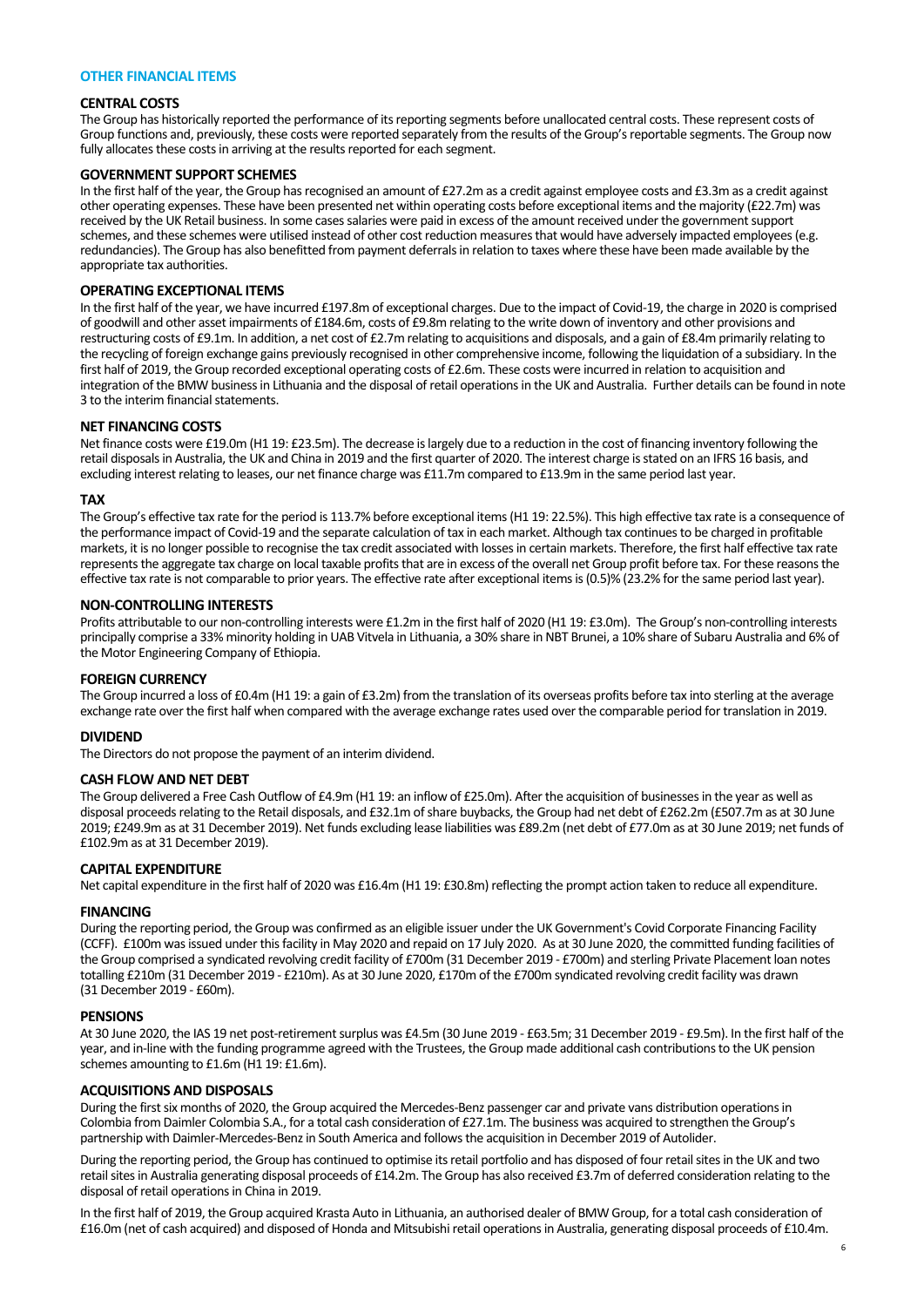## **CLARIFYING OUR FINANCIAL METRICS**

The following table shows the key profit measures that we use throughout this report to most accurately describe underlying operating performance and how they relate to statutory measures.

| Metric                                              | £m      | Use of Metric                                                                   |
|-----------------------------------------------------|---------|---------------------------------------------------------------------------------|
| <b>Gross Profit</b>                                 | 364.5   | Direct profit contribution from Value Drivers (e.g. Vehicles and<br>Aftersales) |
| Add back: Exceptional items charged to gross profit | 9.5     |                                                                                 |
| Gross Profit (pre-exceptional items)                | 374.0   |                                                                                 |
| Less: Segment operating expenses                    | (345.5) |                                                                                 |
| <b>Operating Profit (pre-exceptional Items)</b>     | 28.5    | Underlying profit generated by the Group                                        |
| Less: Exceptional Items                             | (197.8) |                                                                                 |
| <b>Operating Loss</b>                               | (169.3) | Statutory measure of Operating Profit                                           |
| Less: Net Finance Costs and JV profit               | (19.0)  |                                                                                 |
| <b>Loss before Tax</b>                              | (188.3) | Statutory measure of profit after the costs of financing the Group              |
| Add back: Exceptional Items                         | 197.8   |                                                                                 |
| <b>Profit Before Tax &amp; Exceptional Items</b>    | 9.5     | One of the Group's KPIs                                                         |

## **RECONCILIATION OF FREE CASH FLOW**

|                                                                        | 1H 20<br>£m | 1H 20<br>£m | 1H 19<br>£m | 1H 19<br>£m |
|------------------------------------------------------------------------|-------------|-------------|-------------|-------------|
| Net cash generated from operating activities                           | 32.5        |             |             | 89.4        |
| Add back: Payments in respect of exceptional items                     | 8.9         |             |             | 2.5         |
| Net cash generated from operating activities, before exceptional items |             | 41.4        |             | 91.9        |
| Purchase of property, plant and equipment                              | (10.5)      |             | (29.1)      |             |
| Purchase of intangible assets                                          | (7.2)       |             | (8.8)       |             |
| Proceeds from disposal of property, plant and equipment                | 1.3         |             | 7.1         |             |
| Net capital expenditure                                                |             | (16.4)      |             | (30.8)      |
| Net payment in relation to leases                                      |             | (27.4)      |             | (30.9)      |
| Dividends paid to non-controlling interests                            |             | (2.5)       |             | (5.2)       |
| Free Cash Flow                                                         |             | (4.9)       |             | 25.0        |

Included within Free Cash Flow are movements in cash balances where prior approval is required to transfer funds abroad, as described in note 9

## **RETURN ON CAPITAL EMPLOYED**

|                                                                             | 1H 20<br>£m | 1H 19<br>£m |
|-----------------------------------------------------------------------------|-------------|-------------|
| Operating profit (before exceptional items)                                 | 28.5        | 179.8       |
| Operating profit (before exceptional items) for the previous 6 month period | 193.3       | 198.0       |
| Operating profit (before exceptional items) on a 12 month basis             | 221.8       | 377.8       |
| Net assets                                                                  | 1,122.8     | 1,364.5     |
| Add net debt                                                                | 262.2       | 507.7       |
| Capital employed                                                            | 1,385.0     | 1,872.2     |
| Effect of averaging                                                         | 243.6       | 108.0       |
| Average capital employed                                                    | 1,628.6     | 1,980.2     |
| <b>ROCE</b>                                                                 | 13.6%       | 19.1%       |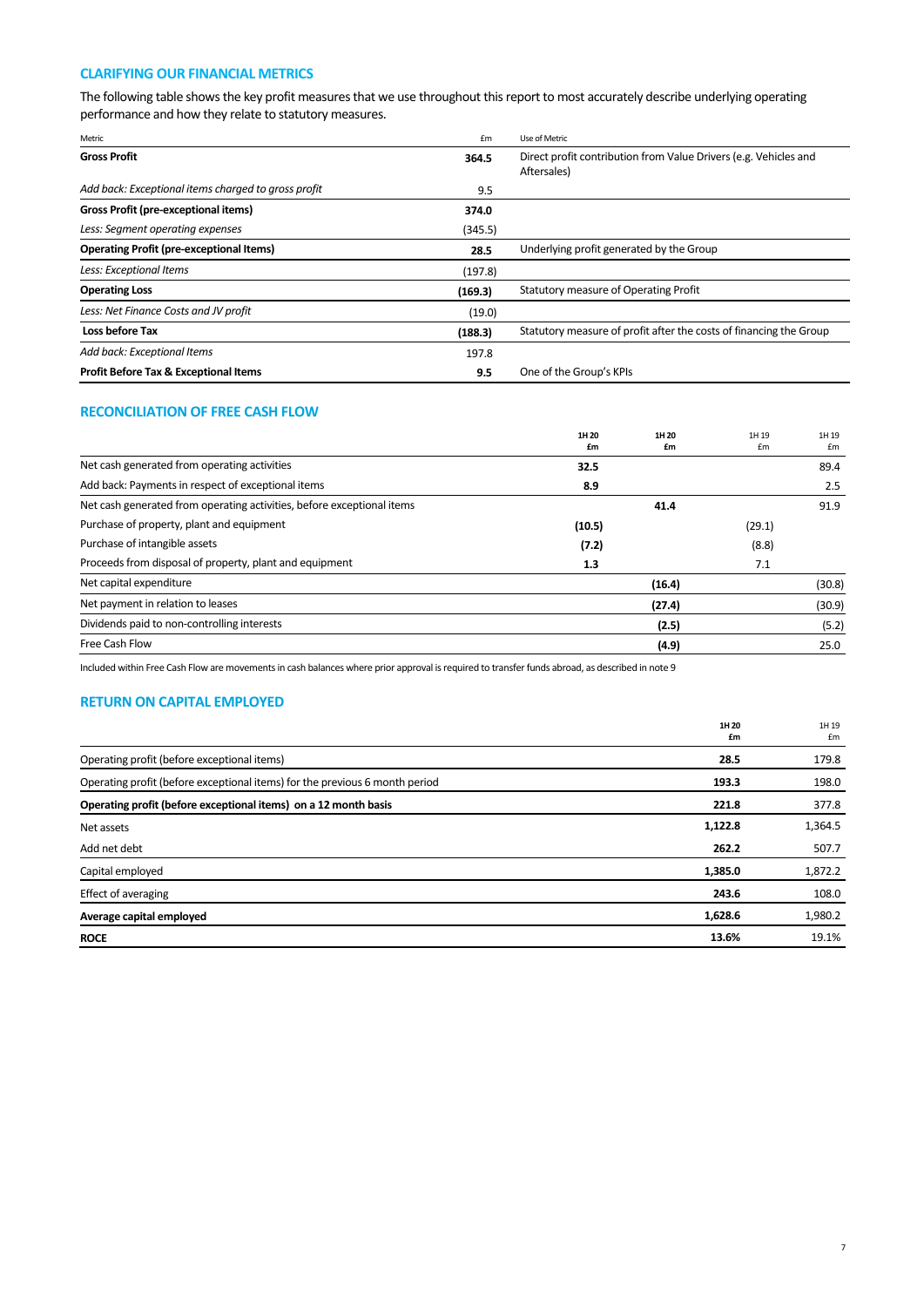## **RISKS**

## **Principal business risks**

The Board set out in the Annual Report and Accounts 2019 a number of principal business risks which could impact the performance of the Group. These included:

- Increased digitisation of the customer relationship threatens our position in the value chain as new entrants, OEMs and/or existing competitors provide alternative, digitally based, routes to market;
- Failure to achieve sufficient return on investment through our acquisition strategy leads to reduced returns on investment, higher leverage, reduced EPS and / or deterioration of our relationships with our brand partners;
- Loss of one or more Distribution contracts which individually or together, account for a material part of the Group's revenue or profits;
- Major loss or misappropriation of confidential or sensitive data results in financial penalty and/or reputational damage;
- Material damage to OEM brand or product reputation, or major interruption to OEM operations or product supply negatively impacts vehicle sales;
- Political and Social instability leads to economic uncertainty, market interruption and/or threat to safety;
- Changes in legislation or the way that legislation is applied directly affects customer demand for certain vehicle types or our ability to generate income from aftersales; and
- Major cyber incident leads to loss of confidential or sensitive data, fraud or business interruption;

During the first half of the year, the Group's operations and performance have been materially impacted by the Covid-19 pandemic. The Group has actively responded to the challenges presented by Covid-19 with particular focus upon the health and safety of our people and the ongoing sustainability of our business. The Group has also specifically considered the further risks that may arise as a result of Covid-19 and the mitigating actions that are available to the Group to address those.

The Group Inchcape Peace of Mind (iPOM) Committee has delegated authority from the Executive Committee to manage Inchcape's Risk Management process. The iPOM committee's aim is to ensure that Risk Management is core to all decision-making and has a broad remit and responsibility to:

- Ensure systematic risks are effectively managed through the development of coherent policies, process, control framework and effective assurance monitoring processes;
- Ensure dynamic and emerging risks are identified at a market level and for the Group as a whole, mitigation actions are identified and implemented, and cross-market best practice is shared.

Regional and Market iPOM committees are embedded in each region and market. They operate according to Standard Terms of Reference and report to the Group iPOM committee. Consistent risk management tools are developed centrally and utilised Group-wide.

## **Brexit**

The UK has now left the European Union and is in a transition period which is due to end on 31 December 2020. There are still significant uncertainties surrounding the terms of the UK/ EU relationship after that date, which is now dependent on the outcome of the trading negotiations between the UK government and the EU. In the absence of agreement, trading between the two parties will be based on WTO rules from 1 January 2021.

Our exposure to this risk is principally in our UK Retail business where we are the Retailer for the major German brands including BMW, Mercedes-Benz, Volkswagen, Audi and Porsche. We also import certain Toyota models which are manufactured in the UK into Greece, Belgium and the Balkans, and JLR and Mini into our Northern Europe operation.

Considering the content of the withdrawal agreement and political declaration and given that the UK and EU have a remaining transition period of five months to negotiate and conclude the future relationship all scenarios remain plausible and therefore our assessment of the potential impacts of the risks remains unchanged. In the absence of agreement, we would anticipate three broad impacts:

- Loss of freedom of movement in goods, services, capital and people;
- Divergence of regulation between the EU and the UK; and
- Macroeconomic instability, principally in the UK.

The Board has considered these in detail and, given the nature of our business and the actions that we and our partners have already taken, does not foresee significant impacts related to the loss of freedom of movement in services, capital or people, or caused by the divergence of regulation (except in so far as this might have an effect on the product mix offered by our OEM partners in the UK).

Some uncertainty however remains around the impact of tariffs and non-tariff barriers, in particular related to the impact on the supply chain for new vehicles and parts. Given the nature of our business, much depends upon the actions taken by our OEM partners in response to those impacts and we continue to work closely with those partners in order to make the necessary preparations to mitigate the potential impact.

The medium-term macroeconomic impact on the UK economy also remains uncertain. This is naturally very difficult to forecast and has been exacerbated by the Covid-19 pandemic. It will no doubt change as trading negotiations progress, but we stand ready to act should circumstances so dictate. The Board and Group Executive Committee continue to actively monitor the situation and, as the outcomes of the trading negotiations become clearer, we will continue to take appropriate action as and when necessary.

Further details of the Group's principal risks and risk management process can be found on pages 39 – 51 of the Annual Report and Accounts 2019.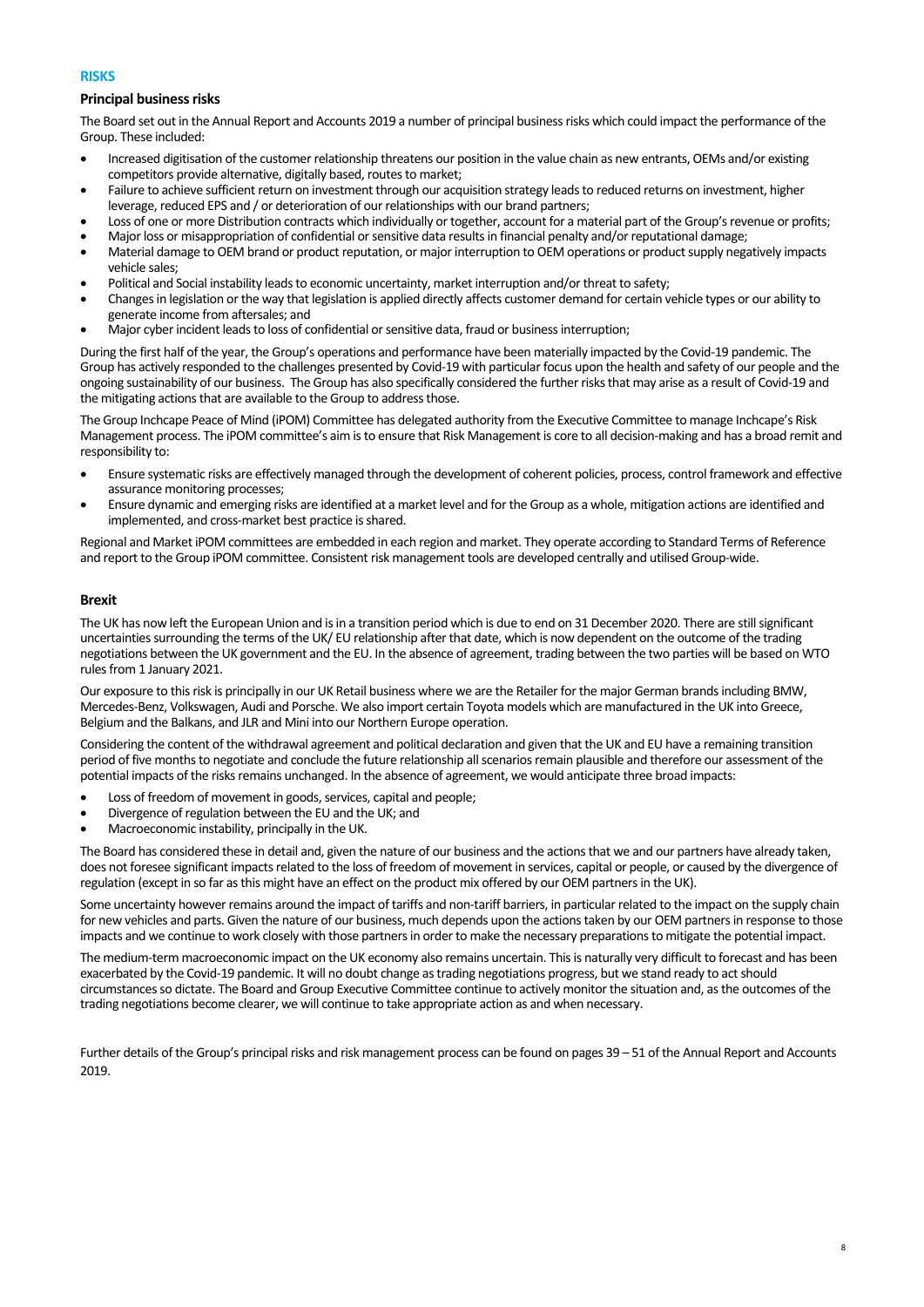## **CONTACT DETAILS**

## **Inchcape plc:**

Investor Relations(Raghav Gupta-Chaudhary), +44 (0) 7933 395 158 Group Communications, +44 (0) 20 7546 0022

**Instinctif Partners:**  Mark Garraway +44 (0)7771 860 938 Inchcape@instinctif.com

## **American Depository Receipts**

Inchcape American Depositary Receipts are traded in the US on the OTC Pink market: (OTC Pink: INCPY) http://www.otcmarkets.com/stock/INCPY/quote

9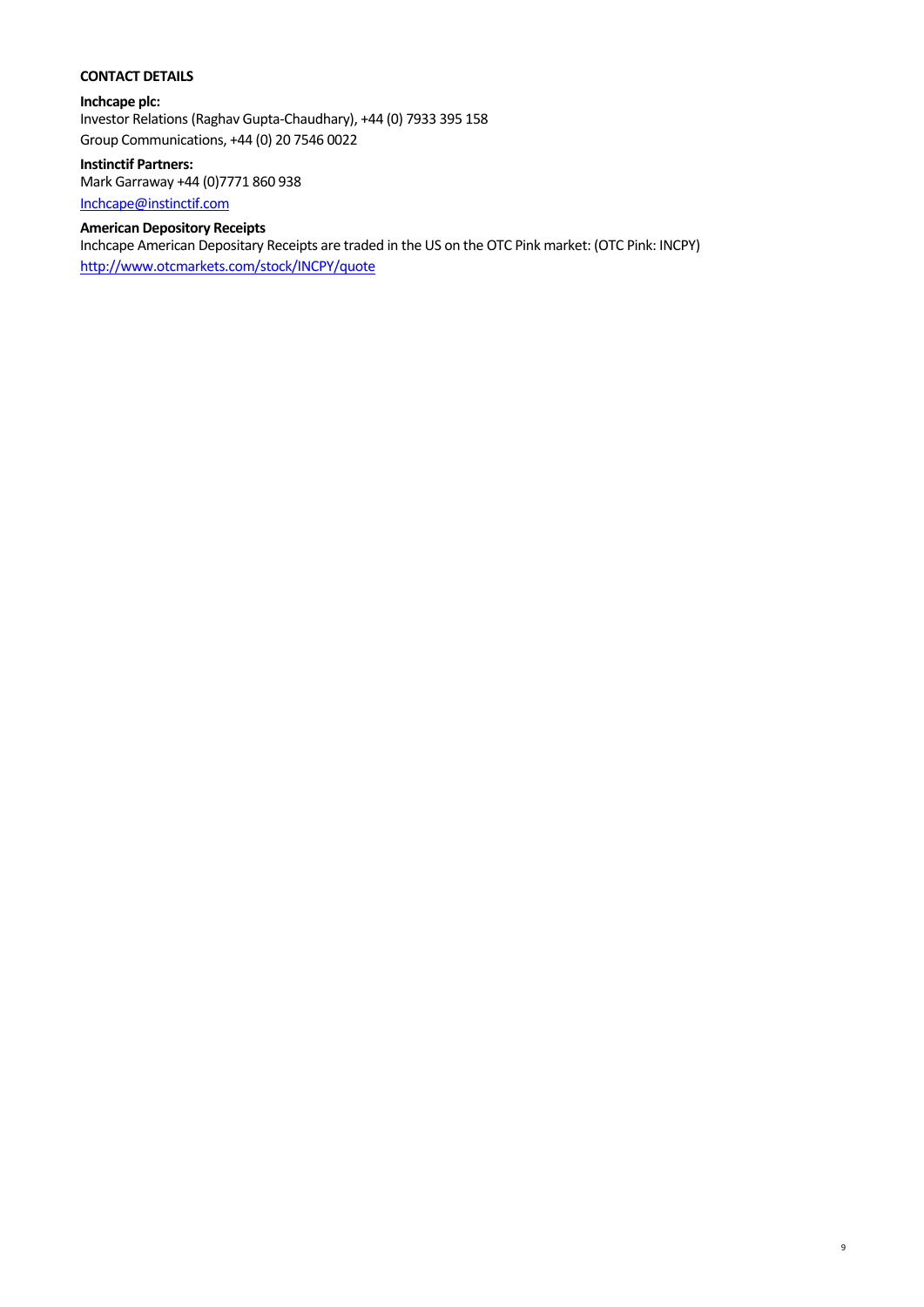## Consolidated Income Statement

For the six months ended 30 June 2020

|                                             |                |                         |                                               | Six months to 30 Jun 2020 | Six months to 30 Jun 2019         |                                               |             |
|---------------------------------------------|----------------|-------------------------|-----------------------------------------------|---------------------------|-----------------------------------|-----------------------------------------------|-------------|
|                                             | Notes          | exceptional items<br>£m | Before Exceptional items<br>(notes 3.6)<br>£m | Total<br>£m               | Before<br>exceptional items<br>£m | <b>Exceptional items</b><br>(notes 3.6)<br>£m | Total<br>£m |
| Revenue                                     | $\overline{2}$ | 3,019.1                 | -                                             | 3,019.1                   | 4,725.1                           | —                                             | 4,725.1     |
| Cost of sales                               |                | (2,645.1)               | (9.5)                                         | (2,654.6)                 | (4,083.9)                         |                                               | (4,083.9)   |
| <b>Gross profit</b>                         |                | 374.0                   | (9.5)                                         | 364.5                     | 641.2                             |                                               | 641.2       |
| Net operating expenses                      |                | (345.5)                 | (188.3)                                       | (533.8)                   | (461.4)                           | (2.6)                                         | (464.0)     |
| Operating profit / (loss)                   | $\overline{2}$ | 28.5                    | (197.8)                                       | (169.3)                   | 179.8                             | (2.6)                                         | 177.2       |
| Finance income                              | 4              | 8.1                     |                                               | 8.1                       | 11.0                              |                                               | 11.0        |
| Finance costs                               | 5              | (27.1)                  | -                                             | (27.1)                    | (34.5)                            | -                                             | (34.5)      |
| Profit / (loss) before tax                  |                | 9.5                     | (197.8)                                       | (188.3)                   | 156.3                             | (2.6)                                         | 153.7       |
| Tax                                         | 6              | (10.8)                  | 9.9                                           | (0.9)                     | (35.1)                            | (0.5)                                         | (35.6)      |
| Profit / (loss) for the period              |                | (1.3)                   | (187.9)                                       | (189.2)                   | 121.2                             | (3.1)                                         | 118.1       |
| Profit / (loss) attributable to:            |                |                         |                                               |                           |                                   |                                               |             |
| - Owners of the parent                      |                |                         |                                               | (190.4)                   |                                   |                                               | 115.1       |
| - Non-controlling interests                 |                |                         |                                               | 1.2                       |                                   |                                               | 3.0         |
|                                             |                |                         |                                               | (189.2)                   |                                   |                                               | 118.1       |
| Basic (loss) / earnings per share (pence)   | 7              |                         |                                               | (48.2)                    |                                   |                                               | 27.8        |
| Diluted (loss) / earnings per share (pence) | 7              |                         |                                               | (48.2)                    |                                   |                                               | 27.7        |

The notes on pages 14 to 25 are an integral part of these condensed consolidated interim financial statements.

## Consolidated Statement of Comprehensive Income

For the six months ended 30 June 2020

|                                                                                  | Six months to<br>30 Jun 2020<br>£m | Six months to<br>30 Jun 2019<br>£m |
|----------------------------------------------------------------------------------|------------------------------------|------------------------------------|
| (Loss) / profit for the period                                                   | (189.2)                            | 118.1                              |
| Other comprehensive income / (loss):                                             |                                    |                                    |
| Items that will not be reclassified to the consolidated income statement         |                                    |                                    |
| Defined benefit pension scheme remeasurements                                    | (1.7)                              | (19.7)                             |
| Deferred tax recognised in consolidated statement of comprehensive income        | (0.2)                              | 3.1                                |
|                                                                                  | (1.9)                              | (16.6)                             |
| Items that may be reclassified subsequently to the consolidated income statement |                                    |                                    |
| Cash flow hedges                                                                 | 10.9                               | (12.9)                             |
| Exchange differences on translation of foreign operations                        | 39.3                               | 32.0                               |
| Deferred tax recognised in consolidated statement of comprehensive income        | (3.1)                              | 2.5                                |
|                                                                                  | 47.1                               | 21.6                               |
| Other comprehensive income for the period, net of tax                            | 45.2                               | 5.0                                |
| Total comprehensive (loss) / income for the period                               | (144.0)                            | 123.1                              |
| Total comprehensive income attributable to:                                      |                                    |                                    |
| - Owners of the parent                                                           | (146.8)                            | 120.9                              |
| - Non-controlling interests                                                      | 2.8                                | 2.2                                |
|                                                                                  | (144.0)                            | 123.1                              |

The notes on pages 14 to 25 are an integral part of these condensed consolidated interim financial statements.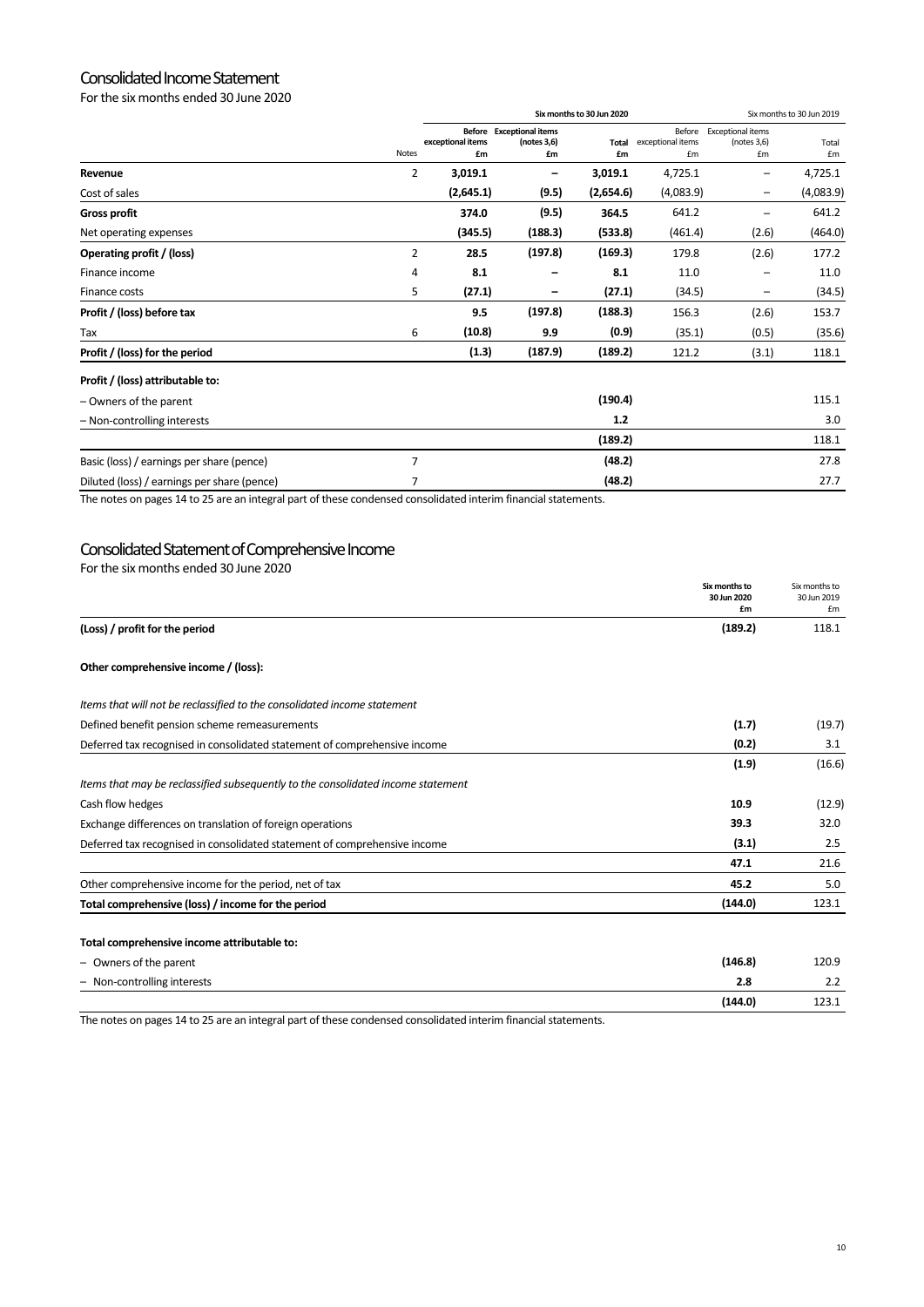## Consolidated Statement of Financial Position

As at 30 June 2020

|                                                                   | Notes | As at<br>30 Jun 2020<br>£m | As at<br>31 Dec 2019<br>£m |
|-------------------------------------------------------------------|-------|----------------------------|----------------------------|
| <b>Non-current assets</b>                                         |       |                            |                            |
| Intangible assets                                                 |       | 501.9                      | 577.9                      |
| Property, plant and equipment                                     |       | 632.1                      | 695.1                      |
| Right-of-use assets                                               |       | 276.3                      | 313.3                      |
| Investments in joint ventures and associates                      |       | 4.4                        | 4.3                        |
| Financial assets at fair value through other comprehensive income | 11d   | 6.5                        | 6.9                        |
| Trade and other receivables                                       |       | 43.3                       | 38.7                       |
| Deferred tax assets                                               |       | 53.2                       | 58.3                       |
| Retirement benefit asset                                          |       | 90.6                       | 78.7                       |
|                                                                   |       | 1,608.3                    | 1,773.2                    |
| <b>Current assets</b>                                             |       |                            |                            |
| Inventories                                                       |       | 1,527.6                    | 1,566.9                    |
| Trade and other receivables                                       |       | 397.6                      | 512.3                      |
| Financial assets at fair value through other comprehensive income | 11d   | 0.2                        | 0.2                        |
| Derivative financial instruments                                  | 11d   | 39.6                       | 16.2                       |
| Current tax assets                                                |       | 32.9                       | 21.6                       |
| Cash and cash equivalents                                         | 9b    | 591.4                      | 423.0                      |
|                                                                   |       | 2,589.3                    | 2,540.2                    |
| Assets held for sale and disposal group                           | 12    | 44.8                       | 149.4                      |
|                                                                   |       | 2,634.1                    | 2,689.6                    |
| <b>Total assets</b>                                               |       | 4,242.4                    | 4,462.8                    |
| <b>Current liabilities</b>                                        |       |                            |                            |
|                                                                   |       |                            |                            |
| Trade and other payables                                          |       | (1,854.8)                  | (1,996.4)                  |
| Derivative financial instruments                                  | 11d   | (41.5)                     | (27.4)                     |
| <b>Current tax liabilities</b>                                    |       | (86.4)                     | (82.4)                     |
| Provisions                                                        |       | (30.5)                     | (23.0)                     |
| Lease liabilities                                                 | 9b    | (58.9)                     | (56.8)                     |
| <b>Borrowings</b>                                                 | 9b    | (122.9)                    | (50.1)                     |
|                                                                   |       | (2, 195.0)                 | (2, 236.1)                 |
| Liabilities directly associated with the disposal group           | 12    | (7.1)                      | (106.1)                    |
|                                                                   |       | (2,202.1)                  | (2, 342.2)                 |
| <b>Non-current liabilities</b>                                    |       |                            |                            |
| Trade and other payables                                          |       | (67.4)                     | (77.2)                     |
| Provisions                                                        |       | (14.3)                     | (12.9)                     |
| Deferred tax liabilities                                          |       | (77.9)                     | (96.7)                     |
| Lease liabilities                                                 | 9b    | (292.5)                    | (296.0)                    |
| <b>Borrowings</b>                                                 | 9b    | (379.3)                    | (270.0)                    |
| Retirement benefit liability                                      |       | (86.1)                     | (69.2)                     |
|                                                                   |       | (917.5)                    | (822.0)                    |
| <b>Total liabilities</b>                                          |       | (3, 119.6)                 | (3, 164.2)                 |
| <b>Net assets</b>                                                 |       | 1,122.8                    | 1,298.6                    |
|                                                                   |       |                            |                            |
| <b>Equity</b>                                                     |       |                            |                            |
| Share capital                                                     | 8     | 39.4                       | 40.0                       |
| Share premium                                                     |       | 146.7                      | 146.7                      |
| Capital redemption reserve                                        | 8     | 141.2                      | 140.6                      |
| Other reserves                                                    |       | (144.9)                    | (190.4)                    |
| Retained earnings                                                 |       | 919.8                      | 1,141.4                    |
| Equity attributable to owners of the parent                       |       | 1,102.2                    | 1,278.3                    |
| Non-controlling interests                                         |       | 20.6                       | 20.3                       |
| <b>Total equity</b>                                               |       | 1,122.8                    | 1,298.6                    |

The notes on pages 14 to 25 are an integral part of these condensed consolidated interim financial statements.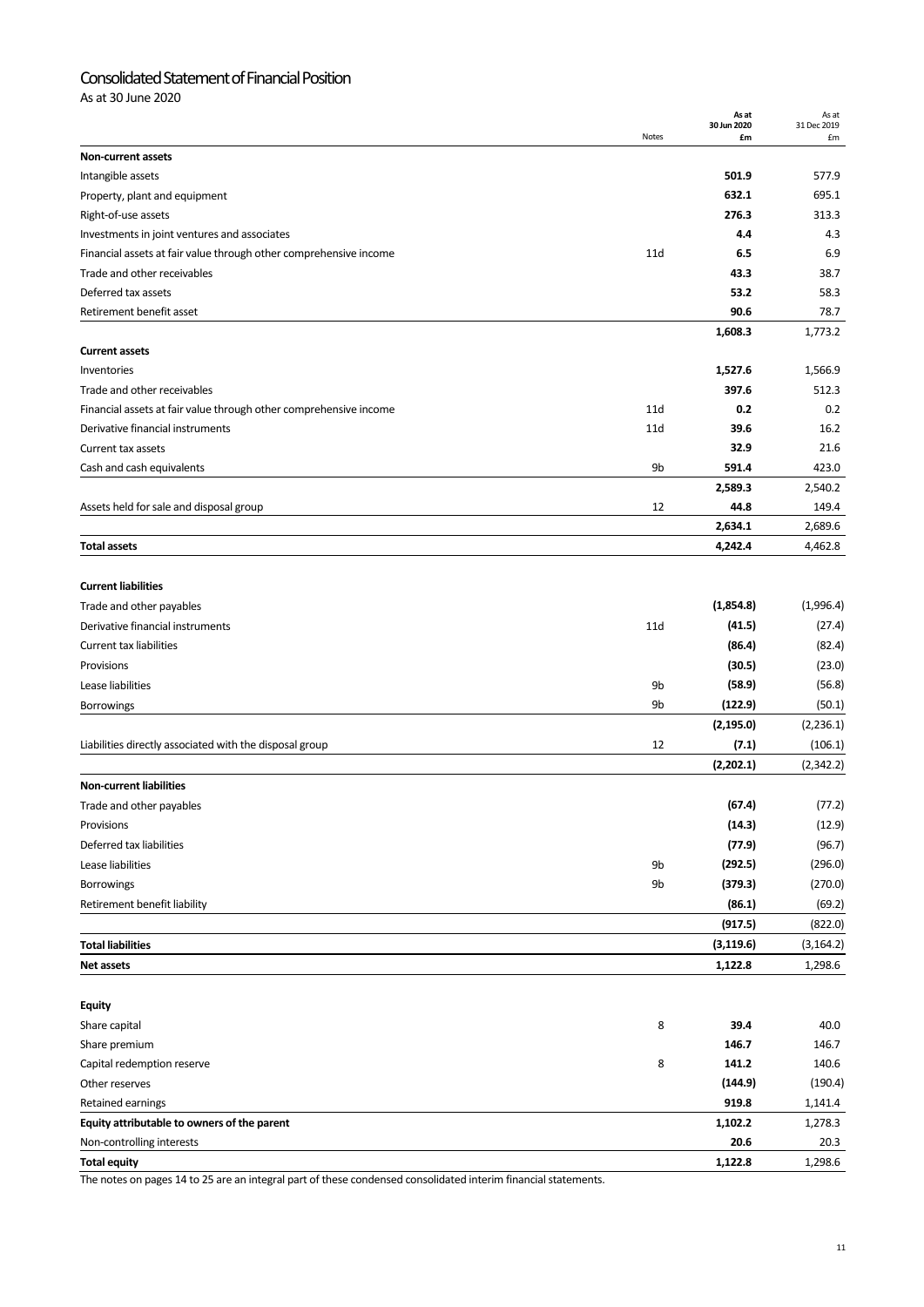## Consolidated Statement of Changes in Equity

For the six months ended 30 June 2020

| - Non-controlling interests                                         |       |                        |                        |                             |                          |                          |                                               | (2.5)                          | (2.5)                               |
|---------------------------------------------------------------------|-------|------------------------|------------------------|-----------------------------|--------------------------|--------------------------|-----------------------------------------------|--------------------------------|-------------------------------------|
| - Owners of the parent                                              | 8b    |                        |                        |                             |                          |                          |                                               |                                |                                     |
| Dividends:                                                          |       |                        |                        |                             |                          |                          |                                               |                                |                                     |
| <b>Employee Trust</b>                                               |       |                        |                        |                             |                          |                          |                                               |                                |                                     |
| Net purchase of own shares by the Inchcape                          |       |                        |                        |                             |                          |                          |                                               |                                |                                     |
| Share buyback programme                                             | 8a    | (0.6)                  |                        | 0.6                         | $\overline{\phantom{0}}$ | (31.4)                   | (31.4)                                        |                                | (31.4)                              |
| Share-based payments, net of tax                                    |       |                        |                        |                             |                          | 2.1                      | 2.1                                           |                                | 2.1                                 |
| Total comprehensive (loss) / income for the period                  |       |                        |                        |                             | 45.5                     | (192.3)                  | (146.8)                                       | 2.8                            | (144.0)                             |
| Other comprehensive income / (loss) for the period                  |       |                        |                        |                             | 45.5                     | (1.9)                    | 43.6                                          | 1.6                            | 45.2                                |
| (Loss) / profit for the period                                      |       |                        |                        |                             | $\overline{\phantom{0}}$ | (190.4)                  | (190.4)                                       | $1.2$                          | (189.2)                             |
| At 1 January 2020                                                   |       | 40.0                   | 146.7                  | 140.6                       | (190.4)                  | 1,141.4                  | 1,278.3                                       | 20.3                           | 1,298.6                             |
| Non-controlling interests                                           |       |                        |                        |                             |                          | $\overline{\phantom{0}}$ |                                               | (0.6)                          | (0.6)                               |
| - Owners of the parent                                              | 8b    |                        |                        |                             |                          | (36.3)                   | (36.3)                                        | $\overline{\phantom{0}}$       | (36.3)                              |
| Dividends:                                                          |       |                        |                        |                             |                          |                          |                                               |                                |                                     |
| Net purchase of own shares by the Inchcape<br><b>Employee Trust</b> |       |                        |                        |                             |                          | (4.2)                    | (4.2)                                         |                                | (4.2)                               |
| Share buyback programme                                             |       | (1.3)                  |                        | 1.3                         |                          | (60.8)                   | (60.8)                                        |                                | (60.8)                              |
| Share-based payments, net of tax                                    |       |                        |                        |                             |                          | 3.4                      | 3.4                                           |                                | 3.4                                 |
| Total comprehensive income for the period                           |       |                        |                        | $\equiv$                    | (136.9)                  | 162.8                    | 25.9                                          | 0.6                            | 26.5                                |
| Other comprehensive loss for the period                             |       |                        |                        |                             | (136.9)                  | (45.0)                   | (181.9)                                       | (2.2)                          | (184.1)                             |
| Profit for the period                                               |       |                        |                        |                             | $\overline{\phantom{0}}$ | 207.8                    | 207.8                                         | 2.8                            | 210.6                               |
|                                                                     |       |                        |                        |                             |                          |                          |                                               |                                |                                     |
| At 30 June 2019                                                     |       | 41.3                   | 146.7                  | 139.3                       | (53.5)                   | 1,076.5                  | 1,350.3                                       | 20.3                           | 1,370.6                             |
| Non-controlling interests                                           |       |                        |                        |                             |                          | $\overline{\phantom{0}}$ |                                               | (5.2)                          | (5.2)                               |
| - Owners of the parent                                              | 8b    |                        |                        |                             |                          | (74.2)                   | (74.2)                                        |                                | (74.2)                              |
| Dividends:                                                          |       |                        |                        |                             |                          |                          |                                               |                                |                                     |
| Net purchase of own shares by the Inchcape<br><b>Employee Trust</b> |       |                        |                        |                             |                          | (5.1)                    | (5.1)                                         |                                | (5.1)                               |
| Share buyback programme                                             |       | (0.3)                  |                        | 0.3                         |                          | (39.2)                   | (39.2)                                        |                                | (39.2)                              |
| Share-based payments, net of tax                                    |       |                        |                        |                             |                          | 3.4                      | 3.4                                           |                                | 3.4                                 |
| Total comprehensive income for the period                           |       |                        |                        |                             | 22.4                     | 98.5                     | 120.9                                         | 2.2                            | 123.1                               |
| Other comprehensive income for the period                           |       |                        |                        |                             | 22.4                     | (16.6)                   | 5.8                                           | (0.8)                          | 5.0                                 |
| Profit for the period ended 30 June 2019                            |       |                        |                        |                             | $\overline{\phantom{0}}$ | 115.1                    | 115.1                                         | 3.0                            | 118.1                               |
| Adjustment for IFRIC 23                                             |       |                        |                        |                             |                          | 6.1                      | 6.1                                           |                                | 6.1                                 |
| At 1 January 2019                                                   |       | 41.6                   | 146.7                  | 139.0                       | (75.9)                   | 1,087.0                  | 1,338.4                                       | 23.3                           | 1,361.7                             |
|                                                                     | Notes | Share<br>capital<br>£m | Share<br>premium<br>£m | redemption<br>reserve<br>£m | Other<br>reserves<br>£m  | earnings<br>£m           | Retained equity owners of<br>the parent<br>£m | controlling<br>interests<br>£m | Total shareholders'<br>equity<br>£m |
|                                                                     |       |                        |                        | Capital                     |                          |                          | Equity<br>attributable to                     | Non-                           |                                     |

The notes on pages 14 to 25 are an integral part of these condensed consolidated interim financial statements.

Share-based payments include a deferred tax charge of £0.8m (30 June 2019 – deferred tax charge of £0.2m; 31 December 2019 – deferred tax credit of £0.7m)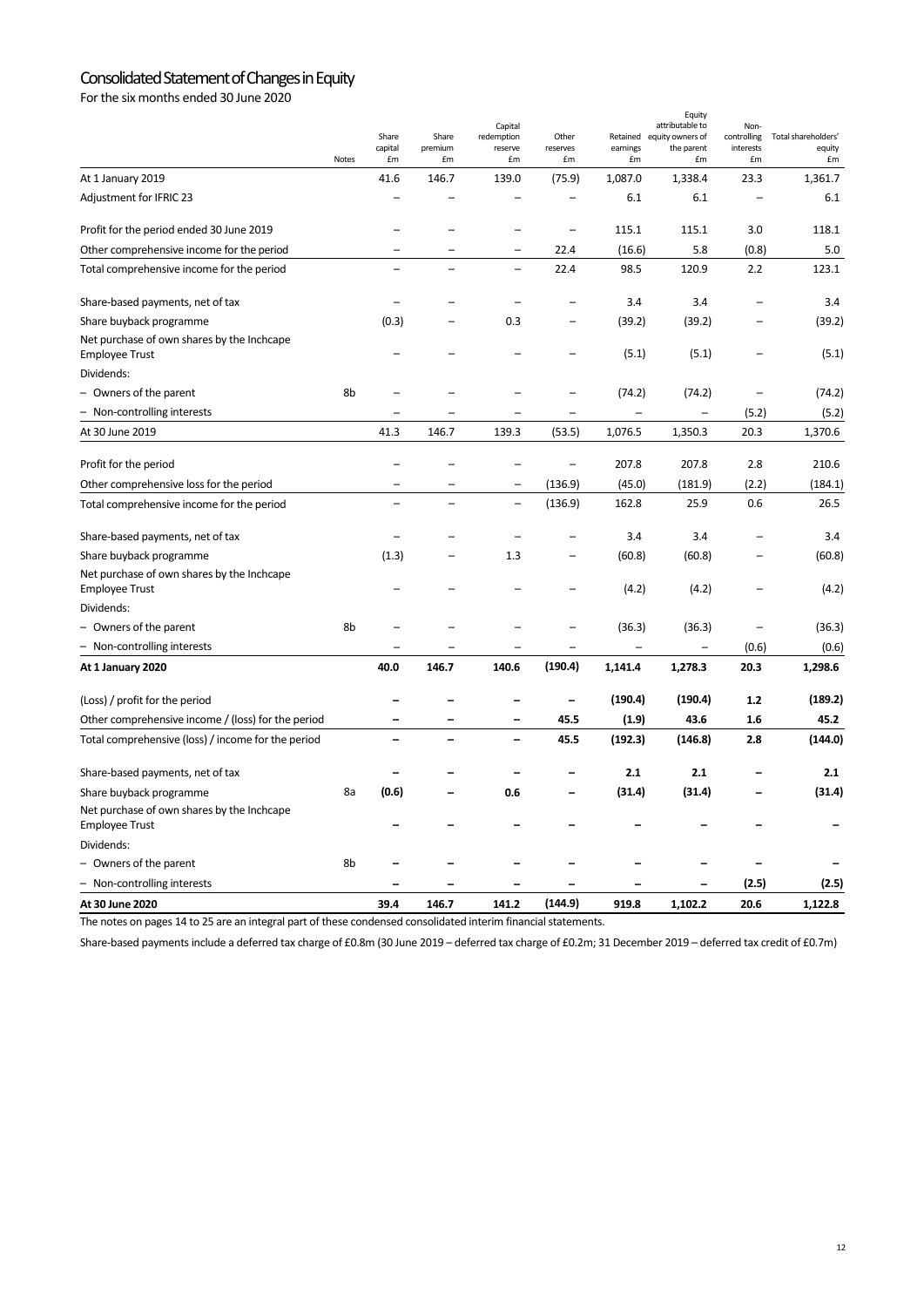## Consolidated Statement of Cash Flows

For the six months ended 30 June 2020

|                                                                |              | Six months to<br>30 Jun 2020 | Six months to<br>30 Jun 2019 |  |
|----------------------------------------------------------------|--------------|------------------------------|------------------------------|--|
|                                                                | <b>Notes</b> | £m                           | £m                           |  |
| Cash generated from operating activities                       |              |                              |                              |  |
| Cash generated from operations                                 | 9a           | 78.7                         | 159.4                        |  |
| Tax paid                                                       |              | (28.4)                       | (47.0)                       |  |
| Interest received                                              |              | 7.9                          | 10.3                         |  |
| Interest paid                                                  |              | (25.7)                       | (33.3)                       |  |
| Net cash generated from operating activities                   |              | 32.5                         | 89.4                         |  |
| Cash flows from investing activities                           |              |                              |                              |  |
| Acquisition of businesses, net of cash and overdrafts acquired | 10           | (27.1)                       | (16.0)                       |  |
| Net cash inflow from sale of businesses                        | 10           | 17.9                         | 10.4                         |  |
| Purchase of property, plant and equipment                      |              | (10.5)                       | (29.1)                       |  |
| Purchase of intangible assets                                  |              | (7.2)                        | (8.8)                        |  |
| Proceeds from disposal of property, plant and equipment        |              | 1.3                          | 7.1                          |  |
| Receipt from sub-lease receivables                             |              | 0.4                          | 0.2                          |  |
| Net cash used in investing activities                          |              | (25.2)                       | (36.2)                       |  |
| Cash flows from financing activities                           |              |                              |                              |  |
| Share buyback programme                                        |              | (32.1)                       | (18.8)                       |  |
| Net purchase of own shares by the Inchcape Employee Trust      |              |                              | (5.1)                        |  |
| Cash inflow from Covid Corporate Financing Facility            | 9b           | 99.6                         |                              |  |
| Repayment of Private Placement Ioan notes                      | 9b           |                              | (75.4)                       |  |
| Net cash inflow from other borrowings                          | 9b           | 105.1                        | 51.9                         |  |
| Payment of capital element of lease liabilities                | 9b           | (27.8)                       | (31.1)                       |  |
| Equity dividends paid                                          | 8b           |                              | (74.2)                       |  |
| Dividends paid to non-controlling interests                    |              | (2.5)                        | (5.2)                        |  |
| Net cash generated from / (used in) financing activities       |              | 142.3                        | (157.9)                      |  |
| Net increase / (decrease) in cash and cash equivalents         | 9b           | 149.6                        | (104.7)                      |  |
| Cash and cash equivalents at beginning of the period           |              | 379.2                        | 463.4                        |  |
| Effect of foreign exchange rate changes                        |              | 41.2                         | (2.8)                        |  |
| Cash and cash equivalents at end of the period                 |              | 570.0                        | 355.9                        |  |
| Cash and cash equivalents consist of:                          |              |                              |                              |  |
| - Cash at bank and cash equivalents                            |              | 311.5                        | 354.2                        |  |
| - Short-term deposits                                          |              | 279.9                        | 105.0                        |  |
| Bank overdrafts                                                |              | (21.4)                       | (103.3)                      |  |
|                                                                |              | 570.0                        | 355.9                        |  |

The notes on pages 14 to 25 are an integral part of these condensed consolidated interim financial statements.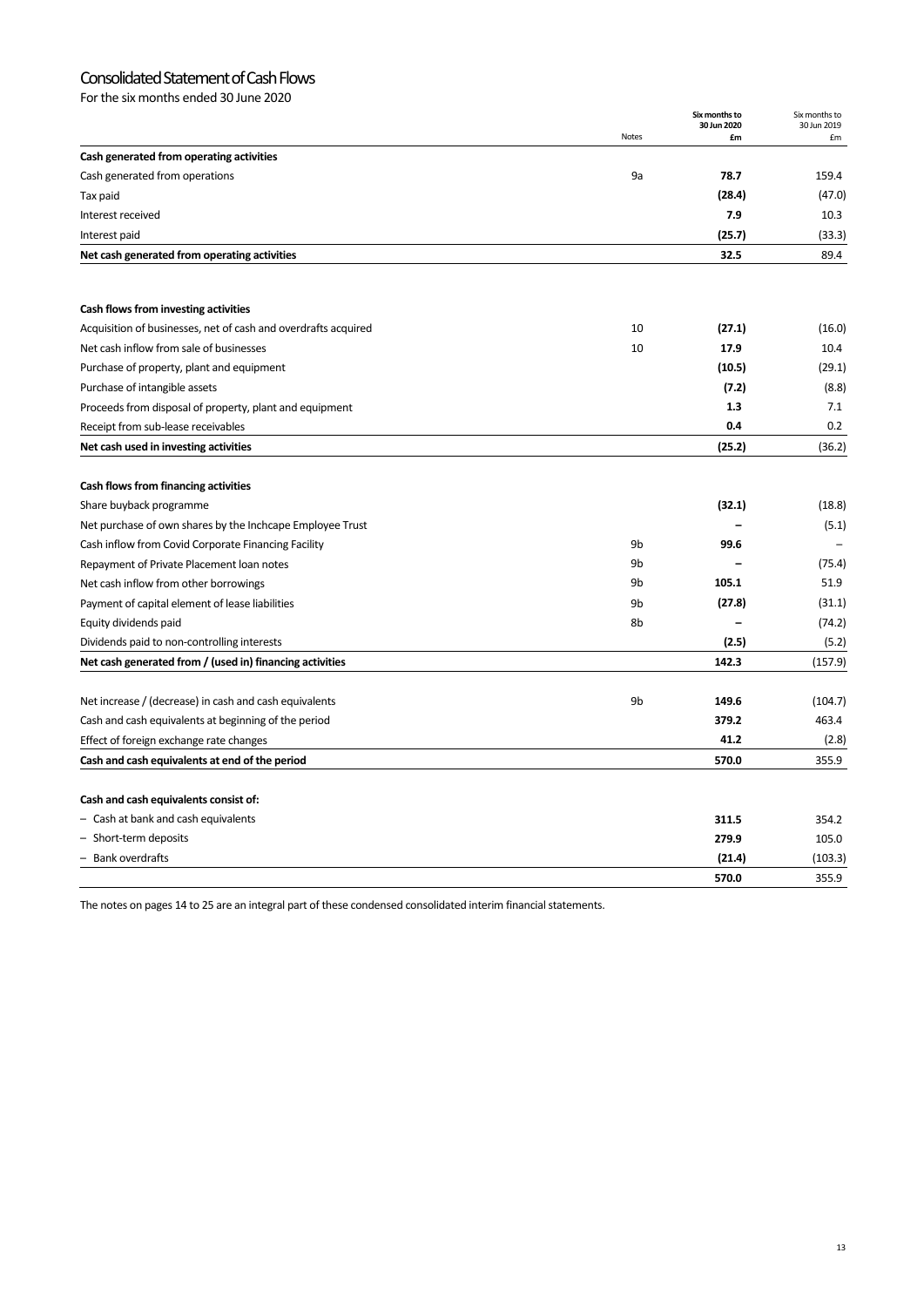## Notes (unaudited)

## **1 BASIS OF PREPARATION AND ACCOUNTING POLICIES**

#### **Basis of preparation**

The condensed consolidated interim financial statements for the period ended 30 June 2020 have been prepared on a going concern basis in accordance with International Accounting Standard 34 'Interim Financial Reporting' as adopted by the European Union and the Disclosure and Transparency Rules of the Financial Conduct Authority. These condensed consolidated interim financial statements should be read in conjunction with the Annual Report and Accounts 2019, which have been prepared in accordance with IFRSs as adopted by the European Union and International Financial Reporting Interpretation Committee (IFRIC) interpretations and with those parts of the Companies Act 2006 applicable to companies reporting under IFRS.

These condensed consolidated interim financial statements are unaudited but have been reviewed by the external auditors. The condensed consolidated interim financial statements in the Interim Report do not constitute statutory accounts within the meaning of Section 434 of the Companies Act 2006. The Group's published consolidated financial statements for the year ended 31 December 2019 were approved by the Board of Directors on 26 February 2020 and delivered to the Registrar of Companies.

The report of the auditors on those accounts was unqualified and did not contain an emphasis of matter paragraph or a statement under section 498 of the Companies Act 2006. The condensed consolidated interim financial statements on pages 10 to 25 were approved by the Board of Directors on 29 July 2020.

#### **Going concern**

Based on the Group's cash flow forecasts and projections, the Board is satisfied that the Group will be able to operate within the level of its committed facilities for the foreseeable future. For this reason, the Board continues to adopt the going concern basis in preparing its financial statements. In assessing whether the Group is a going concern, the implications of Covid-19 have been considered and the measures taken to mitigate itsimpact on the Group. In making this assessment the Group has considered available liquidity in relation to net debt and committed facilities, the Group's latest forecasts for 2020 and 2021 cash flows together with Covid-19 adjusted scenarios. The forecasts used reflected the likely economic downturn triggered by Covid-19, with a key emphasis on the Group's forecast revenue and gross profit in 2021 relative to the original Board approved plan for 2020.

Given the global political and economic uncertainty resulting from the Covid-19 pandemic, we expect to see volatility and business disruption in the markets in which the Group operates reducing our expected performance in 2020 and 2021. In the first half of the year, we have already felt the impact of the government action to the control the Covid-19 pandemic with a number of the Group's businesses being closed to a greater or lesser extent.

During the period, actions have been taken to further strengthen the Group's liquidity position in light of the current environment. These have included:

- Cost saving initiatives, such as reducing advertising and promotional expenditure, reducing executive pay, freezing other pay and recruitment and reductions in operating expenditure;
- utilisation of government cost support measures such as the UK job retention scheme combined with UK business rates suspension and international government support measures where available;
- collaborating closely with OEMs to manage inventory levels;
- negotiating extended terms for vehicle funding arrangements in key markets;
- suspending the share buyback programme; and
- cancelling the final dividend for 2019.

In addition, the Group was successful in its application for the UK Government's Covid Corporate Financing Facility (CCFF) scheme. However, for the purposes of the going concern assessment, the CCFF is not considered to be a committed facility other than in respect of the £100m issued as at 30 June 2020 and repaid on 17 July 2020.

Committed bank facilities and Private Placement borrowings totalling £910m, of which £380m was drawn at 30 June 2020, are subject to the same interest cover covenant based on an adjusted EBITA measure to interest on consolidated borrowings measured on a trailing 12 month basis at June and December. The Group's latest forecasts for 2020 and 2021 indicate that the Group is expected to be compliant with this covenant throughout the forecast period.

A range of sensitivities have been applied to the forecasts to assess the Group's compliance with its covenant requirements over the 18 month period to 31 December 2021. These sensitivities included a reduction in gross profit achieved, as a result of further periods of restrictions across the Group's markets, an appreciation in sterling against the Group's main trading companies and a "no deal" Brexit scenario, together with working capital sensitivities. The Group tested the possibility of the debt covenant being breached in December 2020, June 2021 and December 2021. June 2021 is the most sensitive period, mainly as a result of the assumed reduction in trade, due to the impact of restrictions, included in the forecasts. However, the sensitised forecasts indicate that the Group is expected to be compliant with this covenant throughout the forecast period and have sufficient funds to meet cash flow requirements.

In addition, reverse stress test scenario analysis has been applied to the sensitised forecasts to assess particular scenarios in which the Group would breach its covenant or have insufficient funds to meet cash flow requirements. As a result, the Board concluded that the Group will be able to operate within the level of its committed facilities for the foreseeable future and the Directors consider it appropriate to adopt the going concern basis of accounting in preparing the condensed consolidated interim financial statements.

#### **Newly adopted accounting policies**

The accounting policies adopted in the preparation of the condensed consolidated interim financial statements are consistent with those of the Group's Annual Report and Accounts 2019 with the exception of standards, amendments and interpretations, which have been newly adopted from 1 January 2020:

- Amendments to IAS 1 and IAS 8 Definition of Material;
- Amendment to IFRS 3, Business combinations; and
- Amendments to IFRS 9, IAS 39 and IFRS 7 Interest rate benchmark reform

The adoption of the standards and interpretations listed above has not led to any changes to the Group's accounting policies or had any other material impact on the financial position or performance of the Group

The Group has not early adopted other standards, amendments to standards or interpretations that have been issued but are not yet effective.

#### **Standards not yet effective**

The following standards were in issue but were not yet effective at the balance sheet date. These standards have not yet been early adopted by the Group, and will be applied for the Group's financial years commencing on or after 1 January 2021:

- IFRS 17 Insurance contracts:
- Amendments to IAS 1 Classification of liabilities; and
- Amendment to IFRS 16 in relation to Coivid-19 Related rent concessions

Management are currently reviewing the new standards to assess the impact that they may have on the Group's reported position and performance.

Management do not expect that the adoption of the standards listed above will have a material impact on the financial statements of the Group.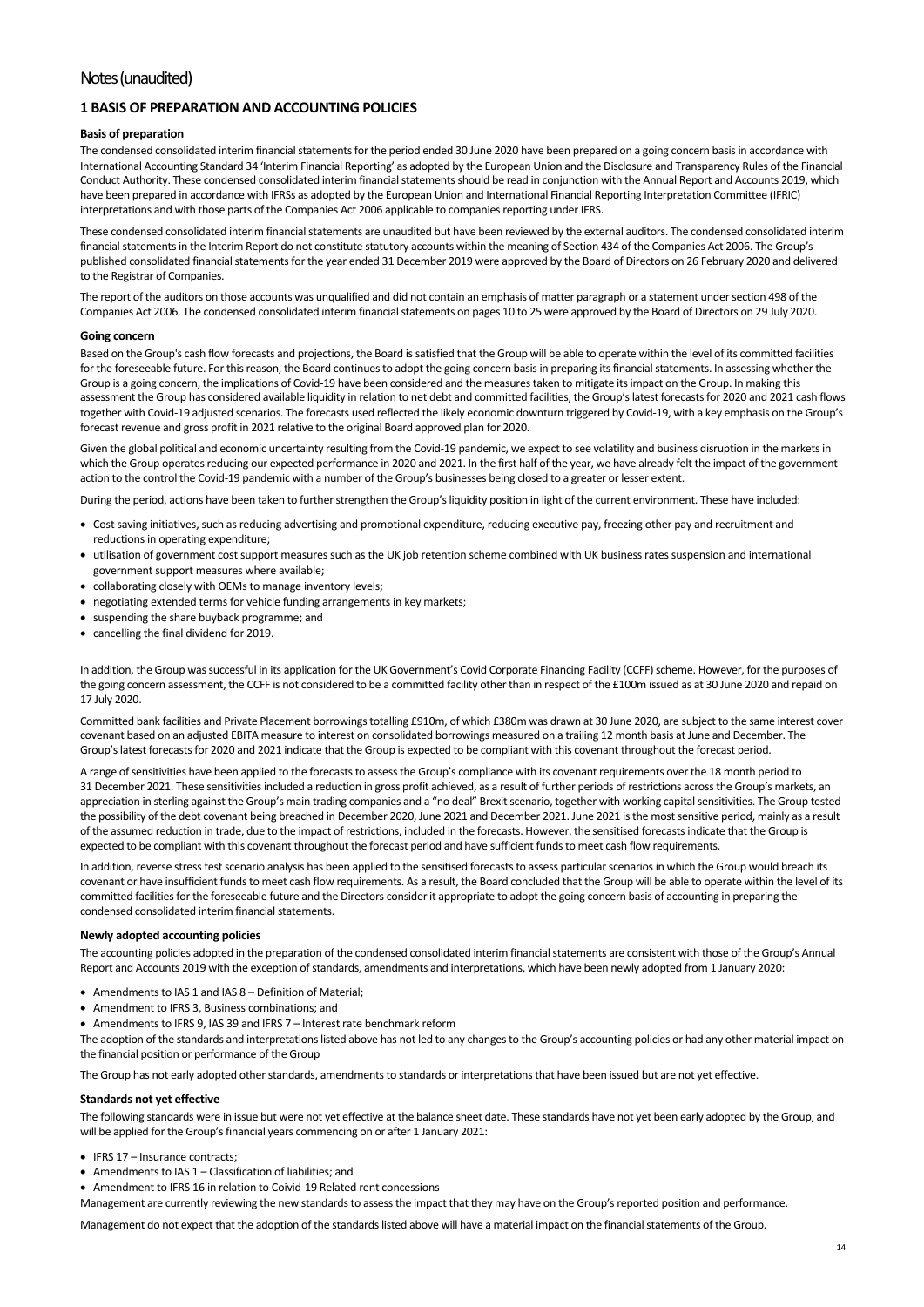#### **Critical accounting judgements and sources of estimation uncertainty**

The preparation of these condensed consolidated interim financial statements in accordance with generally accepted accounting principles requires the use of estimates and assumptions that affect the reported amounts of assets and liabilities at the date of the financial statements and the reported amounts of revenues and expenses during the reporting period. Although these estimates are based on management's best knowledge, actual results may ultimately differ from those estimates. The estimates and underlying assumptions are reviewed on an ongoing basis.

The Directors have made a number of estimates and assumptions regarding the future and made some significant judgements in applying the Group's accounting policies. The critical accounting judgements and key sources of estimation uncertainty remain consistent with those presented in the accounting policies note within the Group's 2019 Annual Report and Accounts. Those that are significant to the preparation of the interim financial statements are presented below.

#### **Sources of estimation uncertainty**

Impairment of goodwill, other indefinite life intangible assets and other non-financial assets

The key source of estimation uncertainty for the Group, involves the estimation of future cash flows included within value in use calculations. This has remained a key source of estimation uncertainty during the period, especially given the significant uncertainty around the duration of site closures and the impact of consumer confidence on the Group's products, arising from the Covid-19 pandemic.

#### Deferred tax

The recognition of deferred tax assets is dependent upon an estimation of future taxable profits that will be available against which deductible temporary differences can be utilised (see note 6). In the event that actual taxable profits are different, such differences may impact the carrying value of such deferred tax assets in future periods or extend the period over which the deferred tax assets are utilised.

Other key areas of critical accounting judgement and estimation uncertainty that have the most significant effect on the consolidated financial statements are further disclosed in the accounting policies within the Annual Report and Accounts for the year ended 31 December 2019.

#### **Significant accounting policies**

Impairment of goodwill and other indefinite life intangible assets

The carrying amount of goodwill, prior to any impairment charges, has been allocated to CGU groups within the following reporting segments:

| Reporting segment              | CGU group                 | 2020<br>£m | 2019<br>£m |
|--------------------------------|---------------------------|------------|------------|
| UK and Europe Retail           | <b>UK Retail</b>          | 80.2       | 80.2       |
| UK and Europe Distribution     | <b>Baltics</b>            | 6.2        | 5.8        |
| Americas & Africa Distribution | South America - Daimler   | 5.3        | 3.8        |
|                                | South America - Other     | 44.7       | 45.7       |
|                                | Central America           | 48.1       | 44.8       |
|                                | Kenya                     | 1.3        | 1.2        |
|                                | Singapore                 | 23.5       | 22.8       |
| <b>APAC Distribution</b>       | Australia Retail          | 9.4        | 9.6        |
|                                | Peugeot Citroën Australia | 1.7        | 1.8        |
|                                |                           | 220.4      | 215.7      |

In accordance with the Group's accounting policy, goodwill and other indefinite life intangible assets are tested at least annually for impairment and whenever events or circumstances indicate that the carrying amount may not be recoverable. The ongoing impact of the Covid-19 pandemic and its effect on the Group's markets represents an indicator of impairment in accordance with IAS 36. As a result, all goodwill and other indefinite life intangible assets have been tested for impairment for the six months ended 30 June 2020. The recoverable amounts of all CGU groups are determined based on the higher of the fair value less costs to sell and value in use calculations. The recoverable amount is determined firstly through value in use calculations. Where this is insufficient to cover the carrying value of the relevant asset being tested, fair value less costs to sell is also determined.

The value in use calculations use cash flow projections based on five-year financial forecasts prepared by management. The key assumptions for these forecasts are those relating to volumes, revenue, gross margins, overheads, the level of working capital required to support trading and capital expenditure.

The assumptions used in the value in use calculations are based on past experience, recent trading and expectations of future changes in the operation of the business and changes in the relevant marketsincluding the anticipated impact of Covid-19. They also reflect expectations about continuing relationships with key brand partners. The forecast cash flows do not include uncommitted restructuring or improvements and enhancements to existing assets.

For CGU groups in less developed markets, cash flows after the five-year period are extrapolated for a further five years using declining growth rates which reduces the year five growth rate down to the appropriate long-term growth rate, to better reflect the medium-term growth expectations for those markets. A terminal value calculation is used to estimate the cash flows after year ten using these long-term growth rates. For all other markets, a terminal value calculation is used to estimate the cash flows after year five.

The Group has adopted a probability weighted scenario approach, based on externally available data, for the discounted cashflows used in the impairment assessment. A range of expected outcomes were modelled including a base case, which reflected management's best estimate of future performance, an optimistic case scenario incorporating a better than expected recovery from Covid-19 and a pessimistic scenario incorporating an extended closure period / lower recovery from Covid-19.

Cash flows are discounted back to present value using a discount rate specific to each CGU. The discount rates used are calculated based on a weighted average cost of capital adjusted for a risk premium attributable to the relevant country. The Group uses several inputs to calculate a range for the weighted average cost of capital from which an absolute measure of the weighted average cost of capital is determined. Each CGU's weighted average cost of capital is then adjusted to reflect the impact of tax in order to calculate an equivalent pre-tax discount rate.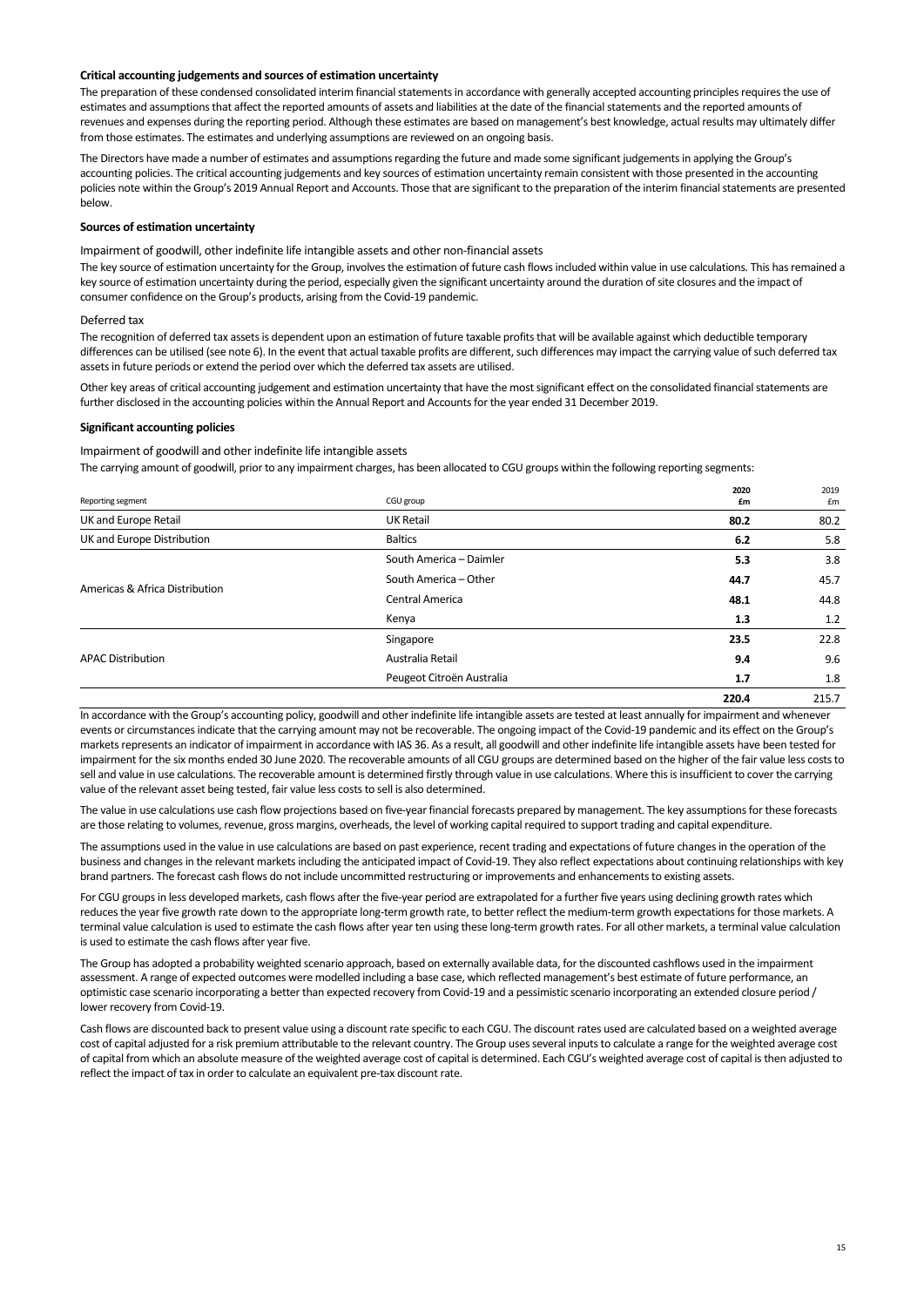#### Key assumptions used – Goodwill

Pre-tax discount rates, compound annual growth rates (CAGR) for revenue and long-term discount rates used in the value in use calculations for each of the Group's CGUs are shown below:

|                           | <b>UK Retail</b> | <b>Baltics</b> | South America<br>- Daimler | South America<br>$-$ Other | Central<br>America | Kenva |       | Singapore Australia Retail | Peugeot Citroën<br>Australia |
|---------------------------|------------------|----------------|----------------------------|----------------------------|--------------------|-------|-------|----------------------------|------------------------------|
| Pre-tax discount rate (%) | 7.8              | 6.3            | 12.0                       | 9.9                        | 11.4               | 12.1  | 7.4   | 10.3                       | 10.3                         |
| Revenue CAGR (%)          | 0.2              | 2.0            | 8.0                        |                            | 4.4                | 14.3  | (4.9) | 1.9                        | (4.4)                        |
| Long term growth rate (%) | 2.0              | 2.2            | 3.4                        | 2.7                        | 2.8                | 5.0   | 1.5   | 2.0                        | 2.0                          |

#### Goodwill – UK Retail

In 2019, the UK New car market declined by a further 2.4% (source: SMMT) broadly in line with previous forecasts and the UK Retail business made meaningful progress in reshaping its retail footprint through the selective sale of less productive UK Retail sites. In light of the reduction in the UK Retail footprint, the Board revisited its short and medium-term forecast for the UK Retail CGU group and updated the value in use calculations. The results of the impairment review indicated that the value in use calculation exceeded the carrying value of the assets attributable to the UK Retail CGU group by c£70m as at 31 December 2019.

In the period to 30 June 20, the UK Retail business has been materially impacted by the Covid-19 pandemic with sites closed since late March and only reopening again in June. The Group has continued to reshape its retail footprint through further disposals of less productive UK Retail sites and, against a backdrop of an uncertain outlook, forecasts for the business have been updated for the goodwill impairment assessment. The cash flows used for impairment testing are based on the latest short-term forecasts for the business, covering a two-year period, and take into account historical performance and knowledge of the current market, including the expected volume and gross margin impact from Covid-19. Cash flows beyond the forecast initial period are extrapolated using externally sourced volume projections. Margin assumptions are largely aligned to the prior year impairment exercise and our expectation of future performance, again supported by historical performance and current market data available.

Cash flows were discounted back to present value using a pre-tax risk discount rate of 7.8% (2019 – 8.8%). The results of the impairment review carried out indicate that the estimated recoverable value was now less than the carrying value of the assets attributable to the UK Retail CGU group and an impairment charge of £80.2m should be recognised, fully impairing the remaining goodwill attributable to the UK Retail CGU group.

#### Goodwill – Australia Retail and Peugeot Citroën Australia

The impact of Covid-19 on the Australian economy has been severe and the country entered its first recession in 29 years in the period. The Retail business, having undertaken significant restructuring through the disposal of selective Retail operations that completed in February 2020, had expected to see an improvement in performance in 2020 and a return to previously achieved gross margins. The Peugeot Citroën Distribution business was initially expected to deliver an improvement in performance in 2020 in light of recent changes to operations within the country. However, the impact of Covid-19 has materially affected both businesses, with a material decline in performance expected over the forecast period, due to a reduction in new car sales leading to a decline in the car parc which, in turn, impacts higher margin aftersales.

The recoverable value of the two CGUs was determined based on value-in-use calculations, consistent with the approach used as at 31 December 2019. Cash flows were discounted back to present value using a pre-tax discount rate of 10.3% (2019 - 10.2%) and resulted in the full impairment of the goodwill balance of £11.1m attributable to these two CGUs.

#### Goodwill – Other CGUs

The Group's value in use calculations for the remaining CGU groups are sensitive to a change in the key assumptions used. However, except for cash generating units represented by Central America, the Baltics and the Daimler businesses in South America, a reasonably possible change in a key assumption will not cause a material impairment of goodwill in any of the CGU groups.

Due to the impact of Covid-19, the level of headroom for the groups of cash generating units represented by Central America, the Baltics and the Daimler businesses in South America has substantially decreased when compared to the impairment assessment carried out in 2019. Each of these models now indicate a low amount of headroom. As such, management has performed sensitivity analysis on the key assumptions in the models using reasonably possible changes in key assumptions to determine what change is required that would cause the carrying amount to exceed the recoverable amount calculated in the model.

The table below shows the sensitivity of the value in use calculations to a reasonably possible change in the key assumptions, while holding all other assumptions constant, which would cause the carrying amount for each CGU group to exceed the recoverable amount determined in the value in use model.

| Decrease in Forecast<br>CGU group<br>Annual Revenue |         | Decrease in Gross<br>Margin<br>% |
|-----------------------------------------------------|---------|----------------------------------|
| <b>Baltics</b>                                      | $-2.8%$ | $-20$ bps                        |
| South America - Daimler                             | $-3.0%$ | $-40$ bps                        |
| Central America                                     | $-7.2%$ | $-150$ bps                       |

#### Other indefinite life intangible assets

Other indefinite-life intangible assetsrepresent Distribution agreements acquired in a business combination. At 30 June 2020, the Group held specific indefinite life intangible assets with a carrying value of £281.6m allocated to the following reporting segments:

|                                |                        | 2020  | 2019  |
|--------------------------------|------------------------|-------|-------|
| Reporting segment              | CGU group              | £m    | £m    |
| UK and Europe Distribution     | <b>BMW Baltics</b>     | 29.3  | 27.4  |
| Americas & Africa Distribution | Hino South America     | 45.0  | 46.0  |
|                                | Subaru South America   | 86.8  | 88.6  |
|                                | Daimler South America  | 29.1  | 13.8  |
|                                | Suzuki Central America | 91.4  | 85.3  |
|                                |                        | 281.6 | 261.1 |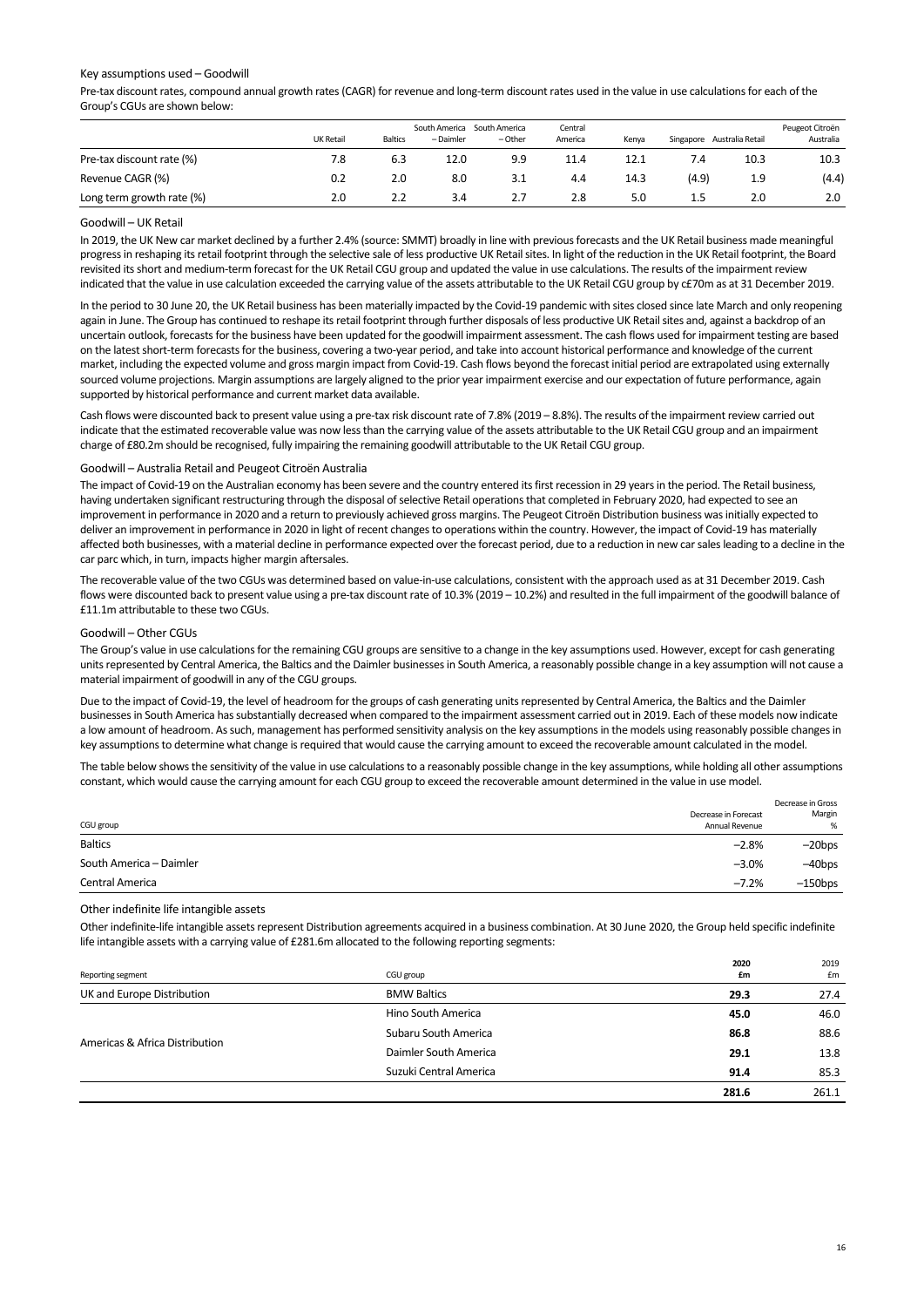#### Key assumptions used – Other indefinite life intangible assets

Pre-tax discount rates, compound annual growth rates (CAGR) for revenue and long-term discount rates used in the value in use calculations for each of the Group's CGUs are shown below:

|                           | <b>BMW Baltics</b> | Hino South America | Subaru South America | Daimler South America Suzuki Central America |      |
|---------------------------|--------------------|--------------------|----------------------|----------------------------------------------|------|
| Pre-tax discount rate (%) | 6.3                | 10.4               | 9.8                  | 12.0                                         | 11.4 |
| Revenue CAGR (%)          | 2.4                |                    |                      | 8.0                                          | 4.0  |
| Long-term growth rate (%) | 2.2                | 3.0                |                      | 3.4                                          | 2.8  |

The level of headroom in the models used to test the distribution agreements for Suzuki in Central America and Daimler and Hino in South America all indicate a limited amount of headroom. The value in use calculations prepared for these brands are sensitive to a change in the key assumptions used. As such, management has performed sensitivity analysis on the key assumptions in the models using reasonably possible changes in key assumptionsto determine what change is required that would cause the carrying amount to exceed the recoverable amount calculated in the model.

The table below shows the sensitivity of the value in use calculations for these Distribution agreements to a reasonably possible change in the key assumptions, while holding all other assumptions constant, which would cause the carrying amount to exceed the recoverable amount determined in the value in use model.

| CGU group              | Decrease in Forecast<br><b>Annual Revenue</b> | Decrease in Gross<br>Margin % |
|------------------------|-----------------------------------------------|-------------------------------|
| Hino South America     | $-3.9%$                                       | -70bps                        |
| Daimler South America  | $-3.5%$                                       | $-40$ bps                     |
| Suzuki Central America | $-7.2%$                                       | $-160$ bps                    |

Impairment of property, plant and equipment, intangible assets and right-of-use assets

Property, plant and equipment, intangible assets and right-of-use assets are reviewed for impairment if events or circumstancesindicate that the carrying value may not be recoverable. When an impairment review is carried out, the recoverable value is determined based on the higher of value in use calculations, which require estimates to be made of future cash flows, or fair value less costs of disposal.

In light of the ongoing Covid-19 pandemic, impairment triggers were identified in a number of markets and impairment reviews were performed where appropriate. The approach to test property, plant and equipment, intangible assets and right-of-use assets for impairment was consistent with the approach used to test goodwill and other indefinite life intangible assets.

The results of the testing indicated that impairment charges totalling £93.3m were required against site and other assets, principally in relation to Retail businessesin the UK, Australia and Russia.

|                             | 93.3 |
|-----------------------------|------|
| Right-of-use assets         | 33.0 |
| Property, plant & equipment | 51.5 |
| Intangible assets           | 8.8  |
|                             | £m   |

#### Inventories

The Group reviewed the level of provisions required against inventory and receivables. Where the recognition of specific provisions was deemed to be as a direct consequence of the impact of Covid-19, these have also been reported as exceptional costs. The Group has identified inventory and recourse loan provisions totalling £9.8m as being directly related to Covid-19. Across the remainder of the Group's markets, while additional net realisable value provisions have been recognised, these are predominantly in relation to business as usual activities such as clearance of inventory prior to the launch of a new model and used car quality and pricing and the associated write-downs have been included within pre-exceptional results.

An inventory provision is recognised in situations where net realisable value is likely to be less than cost (such as obsolescence, deterioration, fall in selling price). When calculating the provision, management considers the nature and condition of the inventory, as well as applying assumptions around anticipated saleability, determined on conditions that exist at the end of the reporting period. With the exception of parts, generally net realisable value adjustments are applied on an item-by-item basis.

#### Government grants and assistance

In the first half of the year, the Group has recognised an amount of £27.2m as a credit against employee costs and £2.8m as a credit against occupancy costs. these have been presented net in operating costs before exceptional items. The majority (£22.7m) was recognised by the UK Retail business. In some cases, salaries were paid in excess of the amount received under the government support schemes and these schemes were utilised instead of other cost reduction measures that would have adversely impacted employees (e.g. redundancies). Grants received from governments are recognised when there is reasonable assurance that the conditions associated with the grants have been complied with and the grants will be received. Grants for the reimbursement of operating expenditure are deducted from the related category of costs in the income statement. Once a government grant is recognised, any related deferred income is treated in accordance with IAS 20 'Accounting for Government Grants and Disclosure of Government Assistance'.

#### Restructuring provisions

In the period, the Group has recognised restructuring costs and associated provisions in relation to a Board approved plan to rationalise and restructure operations due to the impact of Covid-19. The Group recognises a restructuring provision when a detailed formal plan for the restructuring has been developed and a valid expectation has been raised in those affected that it will carry out the restructuring by starting to implement the plan or announcing its main features to those affected by it. The measurement of a restructuring provision includes only the direct expenditures arising from the restructuring which are those amounts that are both necessarily entailed by the restructuring and not associated with ongoing activities of the Group.

#### Exceptional items

In the period, the Group has reported aggregate pre-tax exceptional losses of £197.8m (see note 3). Exceptional items are those items that, in the judgement of the Group, need to be disclosed separately by virtue of their nature, size or incidence. The separate reporting of exceptional items helps provide additional useful information regarding the Group's underlying business performance and is used by management to facilitate internal performance analysis. Items that may be considered exceptional in nature include gains or losses on the disposal of businesses, restructuring of businesses, acquisition costs, asset impairments and the tax effects of these items. Any reversal of an amount previously recognised as an exceptional item would also be recognised as an exceptional item in a subsequent period.

#### Disposal group and assets held for sale

The Group continues to recognise assets as held for sale, primarily in relation to sites in the UK. Where the Group is committed to a plan to sell and is actively marketing a business and disposal is expected within one year of the date of classification as held for sale, the assets and liabilities of the associated businesses are separately disclosed in the consolidated statement of financial position as a disposal group. Assets and liabilities are classified as assets held for sale if their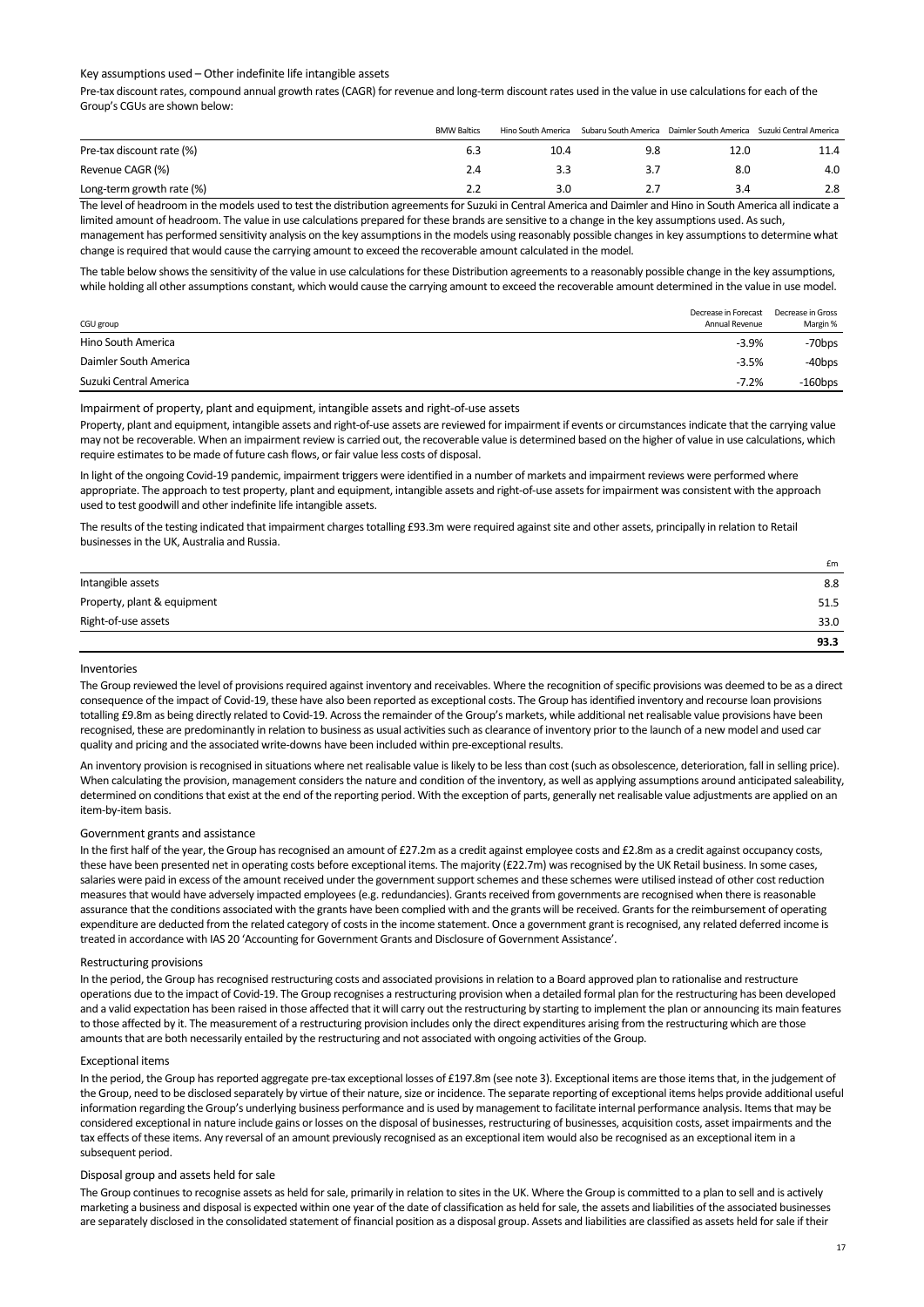carrying amount is to be recovered principally through a sale transaction rather than through continuing use. Both disposal groups and assets and liabilities held for sale are stated at the lower of their carrying amount and fair value less costs to sell.

Foreign currency translation

The principal exchange rates used for translation purposes are as follows:

|                   | Average rates |             |             |             | Period end rates |             |
|-------------------|---------------|-------------|-------------|-------------|------------------|-------------|
|                   | 30 Jun 2020   | 30 Jun 2019 | 31 Dec 2019 | 30 Jun 2020 | 30 Jun 2019      | 31 Dec 2019 |
| Australian dollar | 1.93          | 1.83        | 1.84        | 1.80        | 1.81             | 1.89        |
| Chilean peso      | 1,037.86      | 878.25      | 908.04      | 1,018.39    | 860.19           | 996.59      |
| Ethiopian birr    | 42.01         | 37.31       | 37.39       | 43.63       | 36.86            | 42.42       |
| Euro              | 1.15          | 1.15        | 1.14        | 1.10        | 1.12             | 1.18        |
| Hong Kong dollar  | 9.86          | 10.17       | 10.01       | 9.61        | 9.92             | 10.34       |
| Russian rouble    | 88.86         | 85.00       | 82.96       | 88.25       | 80.24            | 82.13       |
| Singapore dollar  | 1.77          | 1.76        | 1.74        | 1.73        | 1.72             | 1.78        |
| US dollar         | 1.27          | 1.30        | 1.28        | 1.24        | 1.27             | 1.33        |

#### **2 SEGMENTAL ANALYSIS**

The Group has five reportable segments which have been identified based on the operating segments of the Group that are regularly reviewed by the chief operating decision-maker, which has been determined to be the Executive Committee, in order to assess performance and allocate resources. Operating segments are then aggregated into reporting segments to combine those with similar economic characteristics

Following the disposal of the Group's business in China and the retail disposals in Australia in 2019, the management and reporting of the previous Asia and Australasia regions has changed to encompass the combination of these to form an Asia Pacific (APAC) region. The retail businesses in the APAC region which were disposed of in 2019 and 2020 have been maintained as a separate reportable segment. This segment solely represents the disposed of businesses in both Australia and China, as the Group previously aggregated its small retail business in China with its larger distribution activities in the Asia region.

In addition, reflecting the OEM partners represented and the management of the European region, the retail operations in Russia, previously representing its own separate Retail segment, are now combined within the UK and Europe Retail segment. The new region encompasses retail operations in the UK, Poland and Russia.

The Group has historically reported the performance of its reporting segments before unallocated central costs. These represent costs of Group functions and, previously, these costs were reported separately from the results of the Group's reportable segments. The Group now fully allocates these costs in arriving at the results reported for each segment.

Comparatives for the prior period have been restated to reflect the above changes.

The following summary describes the operations of each of the Group's reportable segments:

| <b>Distribution</b> | <b>APAC</b>         | Exclusive distribution and sale of New vehicles and parts in Asia-Pacific markets, together with associated Aftersales<br>activities of service and bodyshop repairs.                                                                                                                                                    |
|---------------------|---------------------|--------------------------------------------------------------------------------------------------------------------------------------------------------------------------------------------------------------------------------------------------------------------------------------------------------------------------|
|                     |                     | Sale of New and Used vehicles in Australia where the Group is also the Distributor of those vehicles, together with<br>associated Aftersales activities of service, bodyshop repairs and parts sales.                                                                                                                    |
|                     | UK and Europe       | Distribution of New vehicles and parts, together with associated marketing activities, in mature European markets.<br>Sale of New and Used vehicles in Europe where the Group is also the Distributor of those vehicles, together with<br>associated Aftersales activities of service, bodyshop repairs and parts sales. |
|                     | Americas and Africa | Distribution of New vehicles and parts in growing markets, together with associated Aftersales activities of service<br>and bodyshop repairs.                                                                                                                                                                            |
| Retail              | <b>APAC</b>         | Sale of New and Used vehicles in Australia and China together with associated Aftersales activities of service,<br>bodyshop repairs and parts sales.                                                                                                                                                                     |
|                     | UK and Europe       | Sale of primarily New and Used premium vehicles in mature markets, together with associated Aftersales activities of<br>service, bodyshop repairs and parts sales.                                                                                                                                                       |

|                                                    | <b>Distribution</b> |                        |                                     |                                           |                   |                        |                       |                    |
|----------------------------------------------------|---------------------|------------------------|-------------------------------------|-------------------------------------------|-------------------|------------------------|-----------------------|--------------------|
| Six months to 30 June 2020                         | <b>APAC</b><br>£m   | UK and<br>Europe<br>£m | <b>Americas and</b><br>Africa<br>£m | <b>Total</b><br><b>Distribution</b><br>£m | <b>APAC</b><br>£m | UK and<br>Europe<br>£m | Total<br>Retail<br>£m | <b>Total</b><br>£m |
| <b>Revenue from third parties</b>                  | 872.0               | 527.5                  | 330.9                               | 1,730.4                                   | 9.4               | 1.279.3                | 1,288.7               | 3,019.1            |
| Results                                            |                     |                        |                                     |                                           |                   |                        |                       |                    |
| Operating profit / (loss) before exceptional items | 32.8                | 9.1                    | 4.2                                 | 46.1                                      | 0.4               | (18.0)                 | (17.6)                | 28.5               |
| Operating exceptional items                        |                     |                        |                                     |                                           |                   |                        |                       | (197.8)            |
| Operating loss after exceptional items             |                     |                        |                                     |                                           |                   |                        |                       | (169.3)            |

Net finance costs of £19.0m are not allocated to individual segments.

|                                           |            | Distribution           |                              |                             |            | Retail                 |                       |             |  |
|-------------------------------------------|------------|------------------------|------------------------------|-----------------------------|------------|------------------------|-----------------------|-------------|--|
| Six months to 30 June 2019 (Restated)     | APAC<br>£m | UK and<br>Europe<br>£m | Americas and<br>Africa<br>£m | Total<br>Distribution<br>£m | APAC<br>£m | UK and<br>Europe<br>£m | Total<br>Retail<br>£m | Total<br>£m |  |
| Revenue from third parties                | 1,301.3    | 660.5                  | 459.3                        | 2,421.1                     | 250.1      | 2,053.9                | 2.304.0               | 4,725.1     |  |
| Results                                   |            |                        |                              |                             |            |                        |                       |             |  |
| Operating profit before exceptional items | 116.5      | 19.8                   | 23.5                         | 159.8                       | 4.5        | 15.5                   | 20.0                  | 179.8       |  |
| Operating exceptional items               |            |                        |                              |                             |            |                        |                       | (2.6)       |  |
| Operating profit after exceptional items  |            |                        |                              |                             |            |                        |                       | 177.2       |  |

Net finance costs of £23.5m are not allocated to individual segments.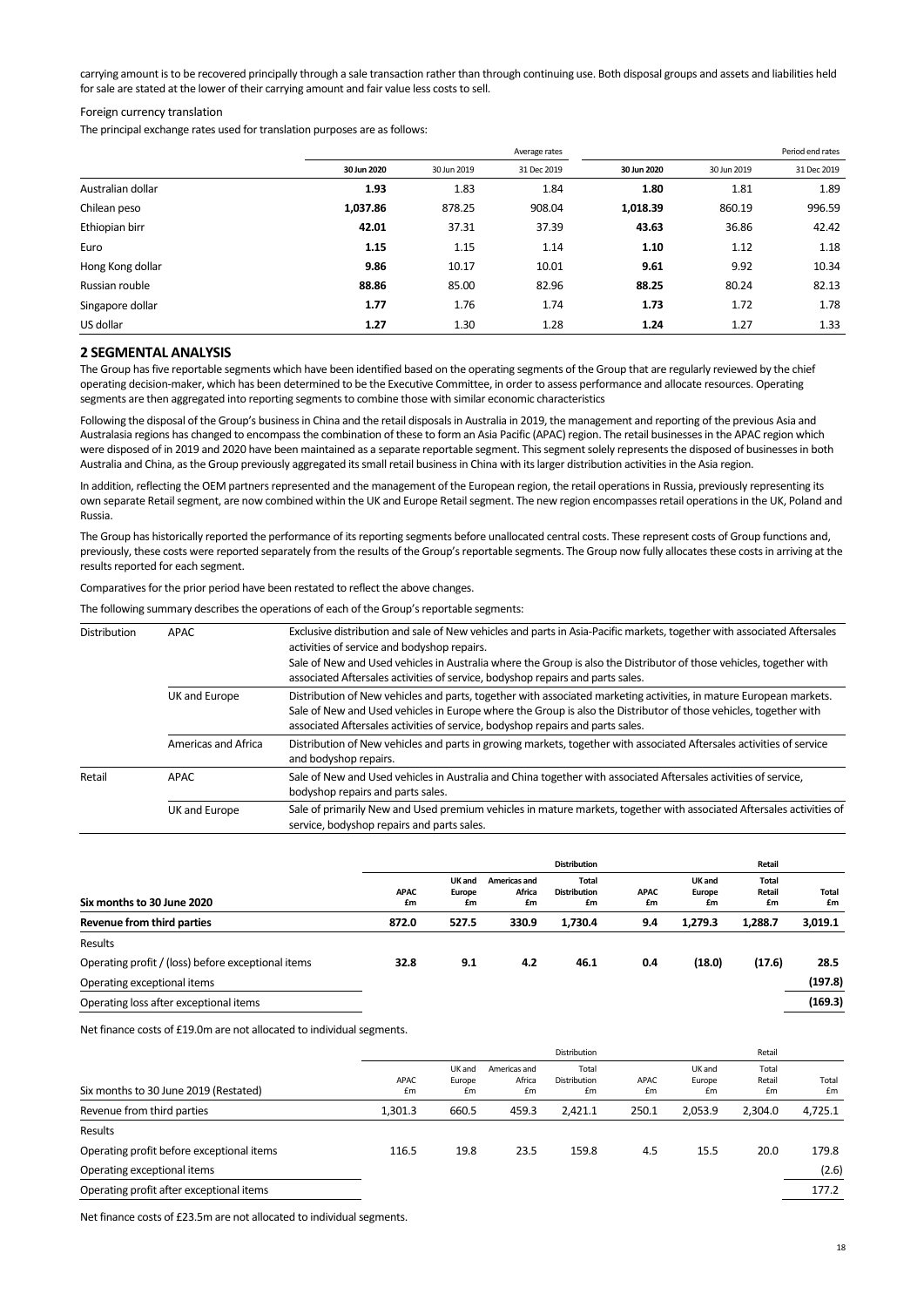## **3 EXCEPTIONAL ITEMS**

|                                                 | Six months to<br>30 Jun 2020<br>£m | Six months to<br>30 Jun 2019<br>£m |
|-------------------------------------------------|------------------------------------|------------------------------------|
| Goodwill impairment (note 1)                    | (91.3)                             |                                    |
| Other asset write-offs and impairments (note 1) | (93.3)                             |                                    |
| Inventory and other provisions                  | (9.8)                              |                                    |
| Disposal of businesses (note 10)                | 0.9                                | 0.6                                |
| Restructuring costs                             | (9.1)                              | (2.3)                              |
| Acquisition of businesses                       | (3.6)                              | (0.9)                              |
| Other operating exceptional items               | 8.4                                | $\qquad \qquad -$                  |
| Total exceptional items before tax              | (197.8)                            | (2.6)                              |
| Exceptional tax                                 | 9.9                                | (0.5)                              |
| Total exceptional items                         | (187.9)                            | (3.1)                              |

Due to Covid-19 and the subsequent temporary closure of operations across the Group's many markets, impairment assessments were carried out using cash flow forecasts updated for latest available market data and estimates of fair value less costs of disposal. As a result of these reviews, the Group has recognised goodwill impairment charges of £80.2m and £11.1m in the UK and Australia respectively. Exceptional items also include asset impairments of £93.3m following an impairment review of certain site-based assets across the Group.

The Group sells new and used vehicles which are subject to changing consumer demands. As a direct result of the restrictions imposed in various markets to the Covid-19 pandemic and the subsequent lifting of those restrictions, where relevant, our ability to sell certain vehicles has been significantly impacted. Accordingly, management has reviewed the level and quality of inventory and applied assumptions in relation to estimated selling prices, together with costs to be incurred in marketing and selling those vehicles. As a result, additional inventory provisions to write-down inventory to net realisable value have been required. In certain instances, management have determined that inventory provisions have been required that are directly attributable to the Covid-19 pandemic, principally in relation to inventory in the Peugeot Citroën Distribution business in Australia and bus chassis in Ecuador. The impact of Covid-19 on the Australian economy has been severe and, as disclosed in relation to goodwill and other non-financial assets, there has been a material decline in the forecast performance of the Peugeot Citroën Distribution business. Estimated selling prices have been revised downwards which has required a provision to be recognised to write-down inventory to net realisable value. In Ecuador, the Covid-19 pandemic has impacted the economy and had a significant impact on the market for buses with operators delaying purchasing decisions and a build-up of inventory by competitors resulting in falling prices. Management have therefore revised estimated selling prices downwards and recognised a provision to write-down bus chassis inventory to estimated net realisable value. Management have concluded that the provisions recognised in these markets are directly attributable to the Covid-19 pandemic and have therefore been disclosed as an exceptional charge.

In addition, in Guam and Saipan, the Group sells vehicles which are financed through loans offered by banks. Under certain circumstances, the Group is required to compensate the banks for the losses incurred. Due to the impact of Covid-19 on the tourism industry in those markets, management have concluded that a provision for losses is required under the arrangements with those banks and, as these contract losses are directly attributable to the Covid-19 pandemic, they should be disclosed as an exceptional charge.

The Group has continued to optimise its retail market portfolio and an exceptional operating profit of £0.9m has been recognised, related to the disposal of six retail sites in the UK and Australia.

Due to the expected medium-term impact of Covid-19 on the Group's operations a proposal was presented to the Board to rationalise and restructure operations. This proposal was approved by the Board and will lead to significant restructuring activity being undertaken by the Group, the costs incurred being recognised as exceptional costs in line with the Group's policy. Restructuring costs have only been recognised once formal plans are in place and their implementation has commenced or announced to those affected. Furthermore, additional restructuring costs have been recognised, mainly in relation to Groupwide transformation projects impacting both Finance and Human Resources, encompassing a review of organisational structures and costs and the potential for sharing back-office services. Execution of the group-wide restructuring commenced in the first half of 2020 and will mostly be completed by the year-end; however, the back-office plans will take longer.

During the period exceptional operating costs of £3.6m have been incurred in connection with the acquisition and integration of businesses. These primarily relate to the Daimler businesses acquired in South America.

Other operating items of £8.4m includesthe recycling of a cumulative gain previously recorded in other comprehensive income (OCI) which arises due to the reorganisation of the ownership structure for some of the Group's operations in the APAC region.

In 2019, as a direct result of the Group's optimisation of its retail market portfolio, £2.3m of restructuring costs were incurred, principally related to the closure and disposal of several retail sites in the UK and Australia. The costs incurred comprised headcount reduction and costs associated with exiting the affected properties. An exceptional operating profit of £0.6m was also recognised, largely related to the disposal of Honda and Mitsubishi retail sites in Australia. During the period exceptional operating costs of £0.9m were incurred in connection with the acquisition and integration of businesses, primarily the Krasta Auto business in Lithuania.

## **4 FINANCE INCOME**

|                                                                    | Six months to<br>30 Jun 2020 | Six months to<br>30 Jun 2019 |
|--------------------------------------------------------------------|------------------------------|------------------------------|
|                                                                    | £m                           | £m                           |
| Bank and other interest receivable                                 | 6.1                          | 7.4                          |
| Net interest income on post-retirement plan assets and liabilities | 0.2                          | 1.3                          |
| Lease finance income                                               | 0.3                          | 0.3                          |
| Other finance income                                               | 1.5                          | 2.0                          |
| Total finance income                                               | 8.1                          | 11.0                         |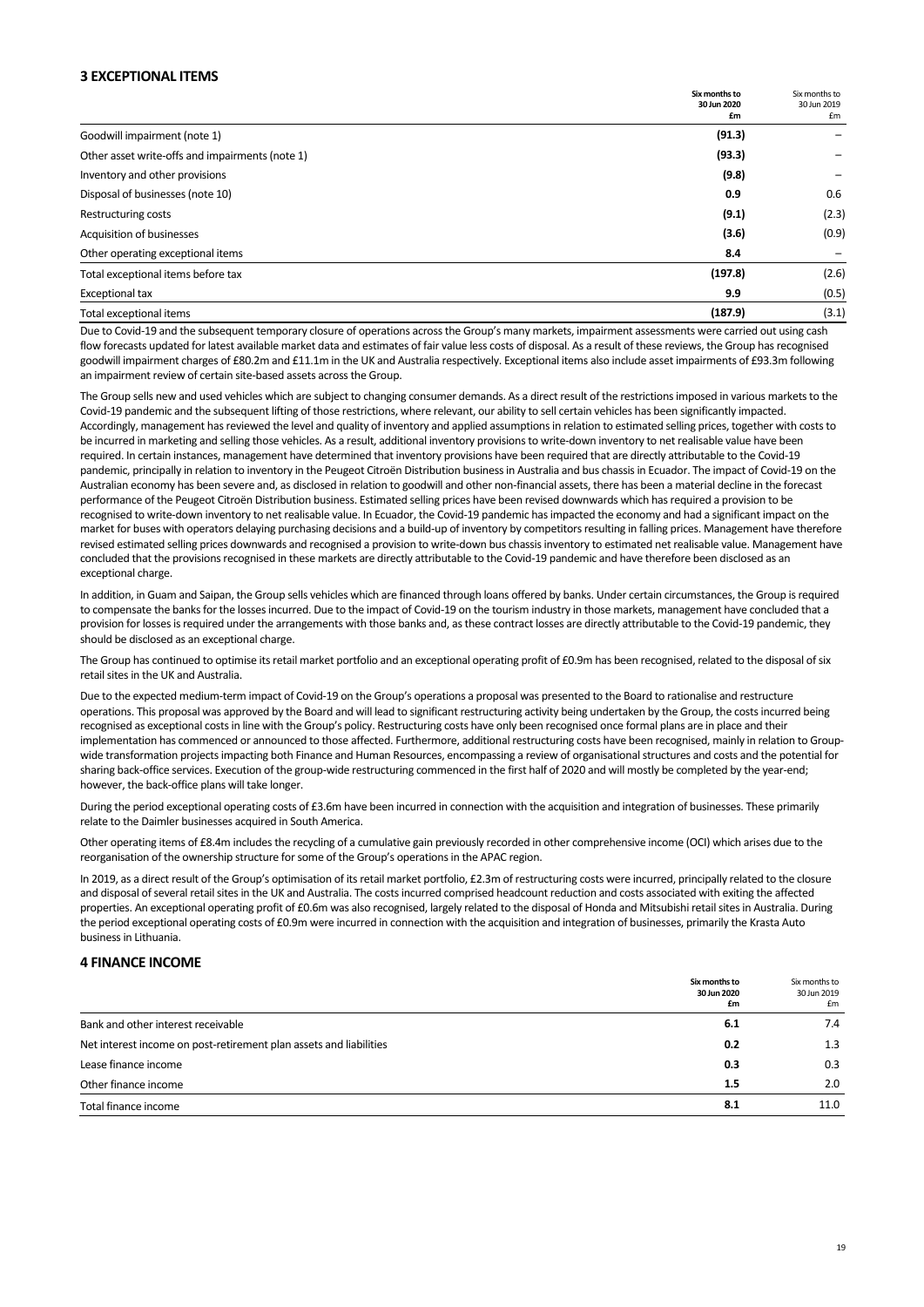## **5 FINANCE COSTS**

|                                                       | Six months to<br>30 Jun 2020<br>£m | Six months to<br>30 Jun 2019<br>£m |
|-------------------------------------------------------|------------------------------------|------------------------------------|
| Interest payable on bank borrowings                   | 3.9                                | 5.6                                |
| Interest payable on Private Placement                 | 3.3                                | 3.7                                |
| Fair value adjustment on Private Placement            |                                    | (0.5)                              |
| Fair value loss on cross-currency interest rate swaps |                                    | 0.6                                |
| Lease finance costs                                   | 7.6                                | 9.9                                |
| Stock holding interest                                | 9.9                                | 13.5                               |
| Other finance costs                                   | 2.4                                | 1.7                                |
| Total finance costs                                   | 27.1                               | 34.5                               |

## **6 TAX**

|                                                 |                      | Six months to<br>30 Jun 2020 | Six months to<br>30 Jun 2019 |
|-------------------------------------------------|----------------------|------------------------------|------------------------------|
|                                                 |                      | £m                           | £m                           |
| Current tax                                     | - UK corporation tax |                              |                              |
|                                                 | - Overseas tax       | 20.7                         | 43.3                         |
| Adjustments to prior year liabilities           | $-$ UK               |                              |                              |
|                                                 | - Overseas           | (2.0)                        | (3.7)                        |
| Current tax                                     |                      | 18.7                         | 39.6                         |
| Deferred tax                                    |                      | (17.8)                       | (4.0)                        |
| Total tax charge                                |                      | 0.9                          | 35.6                         |
| - Tax charge on profit before exceptional items |                      | 10.8                         | 35.1                         |
| - Tax (credit)/charge on exceptional items      |                      | (9.9)                        | 0.5                          |
| Total tax charge                                |                      | 0.9                          | 35.6                         |

The effective tax rate for the half year, before exceptional items, is 113.7% compared to 22.5% for the same period last year. The effective rate for the half year, after exceptional items, is (0.5)% (23.2% for the same period last year).

The effective tax rate is not comparable to the same period in the prior year due to the performance impact of Covid-19 and the separate calculation of tax in each market. Although tax continues to be charged in profitable markets, it is no longer possible to recognise the tax credit associated with losses and other items in certain markets (principally the UK).

#### **EU Commission State Aid Investigation**

On 25 April 2019, the European Commission published its full decision in relation to its investigation into the "group financing exemption" ('GFE') in the UK's controlled foreign company rules and whether the GFE constituted unlawful State Aid. The Commission concluded that the legislation up until December 2018 does partially represent State Aid. On 12 June 2019 the UK Government brought an action against the Commission to have the judgment annulled. Subsequently a number of UK multi-national groups, including Inchcape, applied on their own behalf to have the decision annulled. In February 2020, HM Revenue and Customs (HMRC) commenced recovery action as required under EU Law. This action is ongoing and no change to the previously recognised provision has been made.

## **7 EARNINGS PER SHARE**

| Six months to<br>30 Jun 2020<br>£m                     | Six months to<br>30 Jun 2019<br>£m |
|--------------------------------------------------------|------------------------------------|
| (189.2)<br>(Loss) / profit for the period              | 118.1                              |
| (1.2)<br>Non-controlling interests                     | (3.0)                              |
| (190.4)<br>Basic (loss) / earnings                     | 115.1                              |
| 187.9<br><b>Exceptional items</b>                      | 3.1                                |
| (2.5)<br>Adjusted (loss) / earnings                    | 118.2                              |
| (48.2p)<br>Basic (loss) / earnings per share           | 27.8p                              |
| (48.2p)<br>Diluted (loss) / earnings per share         | 27.7p                              |
| (0.6p)<br>Basic Adjusted (loss) / earnings per share   | 28.6p                              |
| (0.6p)<br>Diluted Adjusted (loss) / earnings per share | 28.4p                              |

|                                                                                                                              | Six months to<br>30 Jun 2020<br>number | Six months to<br>30 Jun 2019<br>number |
|------------------------------------------------------------------------------------------------------------------------------|----------------------------------------|----------------------------------------|
| Weighted average number of fully paid ordinary shares in issue during the period                                             | 395,636,479                            | 414,872,477                            |
| Weighted average number of fully paid ordinary shares in issue during the period:                                            |                                        |                                        |
| - Held by the Inchcape Employee Trust                                                                                        | (725, 133)                             | (873, 178)                             |
| Weighted average number of fully paid ordinary shares for the purposes of basic EPS                                          | 394,911,346                            | 413,999,299                            |
| Dilutive effect of potential ordinary shares                                                                                 |                                        | 2,227,029                              |
| Adjusted weighted average number of fully paid ordinary shares in issue during the<br>period for the purposes of diluted EPS | 394,911,346                            | 416,226,328                            |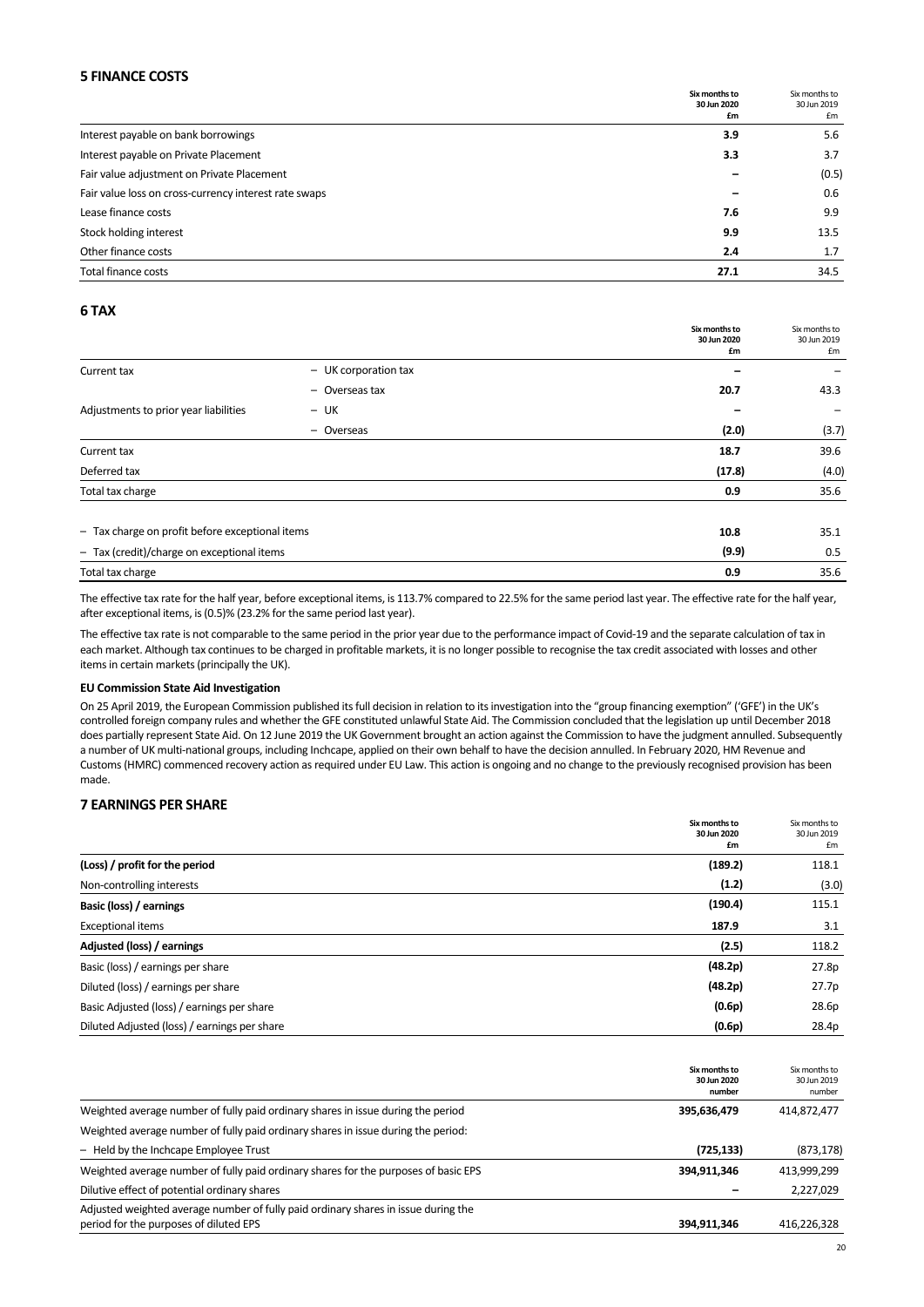Basic earnings per share is calculated by dividing the Basic earnings for the period by the weighted average number of fully paid ordinary shares in issue during the period, less those shares held by the Inchcape Employee Trust and repurchased as part of the share buyback programme.

Diluted earnings per share is calculated on the same basis as the Basic earnings per share with a further adjustment to the weighted average number of fully paid ordinary shares to reflect the effect of all dilutive potential ordinary shares. Dilutive potential ordinary shares comprise share options and other share-based awards.

Basic Adjusted earnings (which excludes exceptional items) is adopted to assist the reader in understanding the underlying performance of the Group. Adjusted earnings per share is calculated by dividing the Adjusted earnings for the period by the weighted average number of fully paid ordinary shares in issue during the period, less those shares held by the Inchcape Employee Trust and repurchased as part of the share buyback programme.

Diluted Adjusted earnings per share is calculated on the same basis as the Basic Adjusted earnings per share with a further adjustment to the weighted average number of fully paid ordinary shares to reflect the effect of all dilutive potential ordinary shares. Dilutive potential ordinary shares comprise share options and other share-based awards.

Information presented for diluted and diluted adjusted earnings per ordinary share uses the weighted average number of shares as adjusted for potentially dilutive ordinary shares as the denominator, unless it has the effect of increasing the profit or decreasing the loss attributable to each share.

## **8 SHAREHOLDERS' EQUITY**

## **A. Issue of ordinary shares**

During the period, the Group issued £nil (June 2019 – £nil, Dec 2019 – £nil) of ordinary shares exercised under the Group's share option schemes.

#### **Share buyback programme**

During the six months ended 30 June 2020, the Company repurchased 5,858,343 of its own shares (June 2019 – 3,090,497, Dec 2019 – 16,070,070) through purchases on the London Stock Exchange, at a cost of £29.8m (June 2019 – £18.8m, Dec 2019 – £98.5m). The shares repurchased during the period were cancelled, with none held as treasury shares at the end of the reporting period. An amount of £0.6m (June 2019 - £0.3m, Dec 2019 - £1.6m), equivalent to the nominal value of the cancelled shares, has been transferred to the capital redemption reserve. Costs of £1.6m (June 2019 – £nil, Dec 2019 – £1.5m) associated with the transfer to the Group of the repurchased shares and their subsequent cancellation were charged to the profit and loss reserve.

During the period. the Group had a contract in place with a broker to purchase its own shares for cash in connection with the £150m buyback announced on 27 February 2020. On 20 March 2020, given the uncertainty around the Covid-19 pandemic, the Group served notice to its brokers to terminate the buyback effective 24 March 2020.

#### **B. Dividends**

The following dividends were paid by the Group:

|                                                                                                            | Six months to<br>30 Jun 2020<br>£m | Six months to<br>30 Jun 2019<br>£m | Year to<br>31 Dec 2019<br>£m |
|------------------------------------------------------------------------------------------------------------|------------------------------------|------------------------------------|------------------------------|
| Final dividend for the year ended 31 December 2019 of 0.0p per share<br>$(2018 - 17.9p \text{ per share})$ |                                    | 74.2                               | 74.2                         |
| Interim dividend for the six months ended 30 June 2019 of 8.9p per share<br>$(2018 - 8.9p$ per share)      | $\overline{\phantom{0}}$           |                                    | 36.3                         |
|                                                                                                            | -                                  | 74.2                               | 110.5                        |

The Board previously recommended a final ordinary dividend for the year ended 31 December 2019 of 17.9p per ordinary share (2018: 17.9p). The dividend was due to be paid on 19 June 2020. As announced on 7 April 2020, given the impact of Covid-19, the Group decided to preserve cash and no longer recommend the payment of the previously announced final ordinary dividend.

The Directors have not proposed an interim dividend for 2020.

#### **9 NOTES TO THE STATEMENT OF CASH FLOWS**

#### **A. Reconciliation of cash generated from operations**

|                                                                           | Six months to<br>30 Jun 2020 | Six months to<br>30 Jun 2019 |
|---------------------------------------------------------------------------|------------------------------|------------------------------|
|                                                                           | £m                           | £m                           |
| Cash flows from operating activities                                      |                              |                              |
| Operating (loss) / profit                                                 | (169.3)                      | 177.2                        |
| <b>Exceptional items</b>                                                  | 197.8                        | 2.6                          |
| Amortisation including non-exceptional impairment of intangible assets    | 10.0                         | 8.1                          |
| Depreciation of property, plant and equipment                             | 19.5                         | 22.6                         |
| Depreciation of right-of-use assets                                       | 27.8                         | 32.7                         |
| Profit on disposal of property, plant and equipment                       | (0.1)                        | (1.5)                        |
| Gain on disposal of right-of-use assets                                   | (0.6)                        | (0.5)                        |
| Share-based payments charge                                               | 2.9                          | 3.6                          |
| Decrease in inventories                                                   | 113.1                        | 29.4                         |
| Decrease / (increase) in trade and other receivables                      | 118.5                        | (88.4)                       |
| Decrease in trade and other payables                                      | (245.0)                      | (24.5)                       |
| Increase in provisions                                                    | 2.0                          | 0.4                          |
| Pension contributions less the pension charge for the period <sup>1</sup> | 2.3                          | (0.7)                        |
| Decrease in interest in leased vehicles                                   | 8.0                          | 2.0                          |
| Payments in respect of operating exceptional items                        | (8.9)                        | (2.5)                        |
| Other non-cash items                                                      | 0.7                          | (1.1)                        |
| Cash generated from operations                                            | 78.7                         | 159.4                        |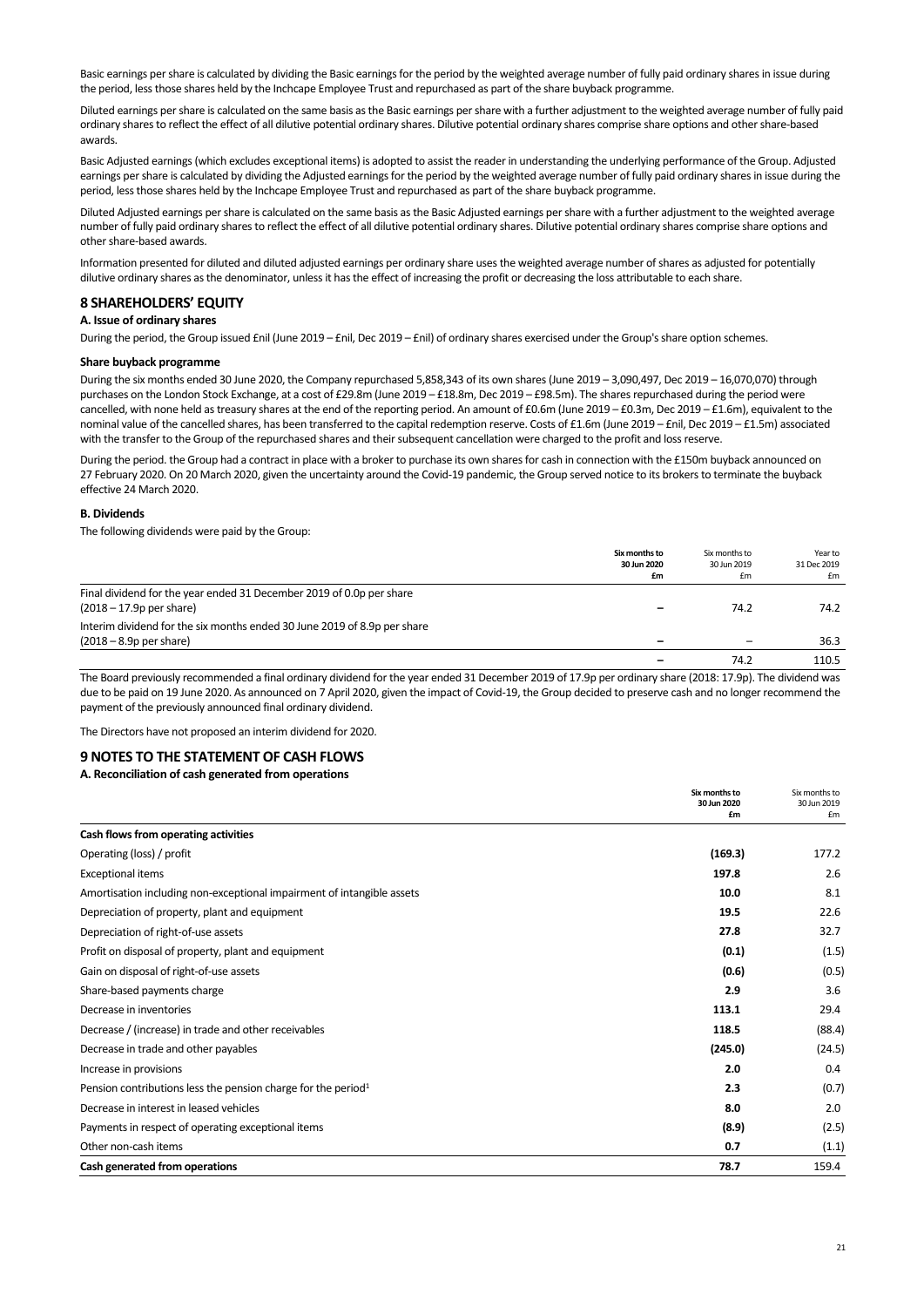#### **B. Net debt reconciliation**

|                                          |                         | Liabilities from financing activities |                 |                                 |                         |
|------------------------------------------|-------------------------|---------------------------------------|-----------------|---------------------------------|-------------------------|
|                                          | <b>Borrowings</b><br>£m | Leases<br>£m                          | Sub-total<br>£m | Cash / bank<br>overdrafts<br>£m | Total<br>net debt<br>£m |
| Net debt at 1 January 2019               | (448.9)                 | (460.4)                               | (909.3)         | 463.4                           | (445.9)                 |
| Cash flows                               | 23.5                    | 31.1                                  | 54.6            | (99.1)                          | (44.5)                  |
| Acquisitions                             | (7.0)                   | (11.1)                                | (18.1)          | (16.0)                          | (34.1)                  |
| <b>Disposals</b>                         |                         |                                       |                 | 10.4                            | 10.4                    |
| New lease liabilities                    |                         | (8.4)                                 | (8.4)           |                                 | (8.4)                   |
| Transferred to liabilities held for sale |                         | 22.1                                  | 22.1            |                                 | 22.1                    |
| Foreign exchange adjustments             | (0.4)                   | (4.0)                                 | (4.4)           | (2.8)                           | (7.2)                   |
| Net movement in fair value               | (0.1)                   |                                       | (0.1)           |                                 | (0.1)                   |
| Net debt at 30 June 2019                 | (432.9)                 | (430.7)                               | (863.6)         | 355.9                           | (507.7)                 |
| Cash flows                               | 173.9                   | 34.6                                  | 208.5           | (114.9)                         | 93.6                    |
| <b>Acquisitions</b>                      | (15.9)                  | (1.4)                                 | (17.3)          | (25.2)                          | (42.5)                  |
| <b>Disposals</b>                         |                         | 41.8                                  | 41.8            | 220.0                           | 261.8                   |
| New lease liabilities                    |                         | (21.8)                                | (21.8)          | $\qquad \qquad -$               | (21.8)                  |
| Transferred to liabilities held for sale |                         | 8.0                                   | 8.0             |                                 | 8.0                     |
| Foreign exchange adjustments             | (1.4)                   | 16.7                                  | 15.3            | (56.6)                          | (41.3)                  |
| Net debt at 1 January 2020               | (276.3)                 | (352.8)                               | (629.1)         | 379.2                           | (249.9)                 |
| <b>Cash flows</b>                        | (204.7)                 | 27.8                                  | (176.9)         | 158.8                           | (18.1)                  |
| <b>Acquisitions</b>                      |                         | (0.6)                                 | (0.6)           | (27.1)                          | (27.7)                  |
| <b>Disposals</b>                         | -                       |                                       |                 | 17.9                            | 17.9                    |
| <b>New lease liabilities</b>             |                         | (15.2)                                | (15.2)          | -                               | (15.2)                  |
| Foreign exchange adjustments             | 0.2                     | (10.6)                                | (10.4)          | 41.2                            | 30.8                    |
| Net debt at 30 June 2020                 | (480.8)                 | (351.4)                               | (832.2)         | 570.0                           | (262.2)                 |

Net debt is analysed as follows:

|                                                                                         | As at<br>30 Jun 2020<br>£m | As at<br>30 Jun 2019<br>£m | As at<br>31 Dec 2019<br>£m |
|-----------------------------------------------------------------------------------------|----------------------------|----------------------------|----------------------------|
| Cash and cash equivalents as per the balance sheet                                      | 591.4                      | 459.2                      | 423.0                      |
| Borrowings - disclosed as current liabilities                                           | (122.9)                    | (152.0)                    | (50.1)                     |
| Add back: amounts treated as debt financing (see below)                                 | 101.5                      | 48.7                       | 6.3                        |
| Cash and cash equivalents as per the statement of cash flows                            | 570.0                      | 355.9                      | 379.2                      |
| <b>Debt financing</b>                                                                   |                            |                            |                            |
| Borrowings – disclosed as current liabilities and treated as debt financing (see above) | (101.5)                    | (48.7)                     | (6.3)                      |
| Borrowings - disclosed as non-current liabilities                                       | (379.3)                    | (384.2)                    | (270.0)                    |
| Lease liabilities                                                                       | (351.4)                    | (430.7)                    | (352.8)                    |
| Debt financing                                                                          | (832.2)                    | (863.6)                    | (629.1)                    |
| Net debt                                                                                | (262.2)                    | (507.7)                    | (249.9)                    |

Borrowings disclosed as current liabilities include bank overdrafts held in cash pooling arrangements which have not been offset in the consolidated statement of financial position. These are included within cash and cash equivalents in the consolidated statement of cash flows.

|                                   | As at<br>30 Jun 2020<br>£m | As at<br>30 Jun 2019<br>£m | As at<br>31 Dec 2019<br>£m |
|-----------------------------------|----------------------------|----------------------------|----------------------------|
| Cash at bank and cash equivalents | 311.5                      | 354.2                      | 321.5                      |
| Short-term deposits               | 279.9                      | 105.0                      | 101.5                      |
|                                   | 591.4                      | 459.2                      | 423.0                      |

£91.1m (30 June 2019 – £88.4m; 31 December 2019 – £88.0m) of cash and cash equivalents is held in Ethiopia where prior approval is required to transfer funds abroad, and currency may not be available locally to effect such transfers.

## **10 ACQUISITIONS AND DISPOSALS**

On 24 March 2020, the Group acquired the Mercedes-Benz passenger car and private vans distribution operations in Colombia from Daimler Colombia S.A., for a total cash consideration of £27.1m. A distribution agreement with a provisional fair value of £14.3m has been recognised at the date of acquisition. The business was acquired to strengthen the Group's partnership with Daimler-Mercedes-Benz in South America and follows on from the acquisition on 2 December 2019 of Autolider, the distributor of certain Daimler brands such as Mercedes-Benz passenger and commercial vehicles, Freightliner and Fuso in Uruguay and Mercedes-Benz passenger and commercial vehicles in Ecuador. The provisional goodwill arising on the acquisition represents intangible assets that do not qualify for separate recognition and the premium paid to strategically transform Inchcape's partnership with Daimler to include distribution contracts after a 30-year retailonly partnership. None of the goodwill is expected to be deductible for tax purposes.

The acquired business contributed £8.5m revenue and £0.1m operating loss before exceptional items to the Group's reported figures between the date of acquisition and 30 June 2020.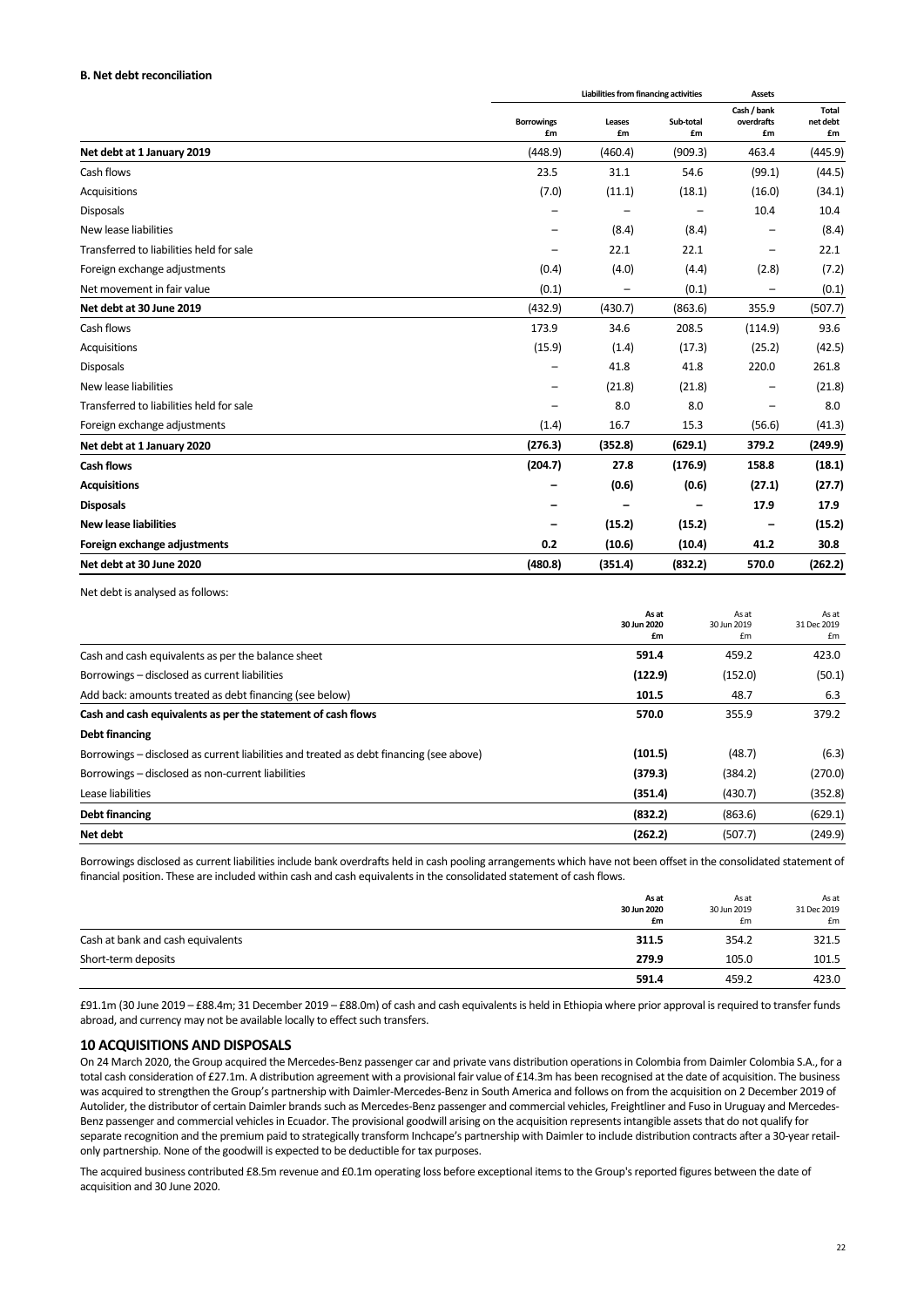During the period, the Group has continued to optimise its UK retail portfolio and has disposed of four sites, generating disposal proceeds of £8.1m. In Australia, two further sites in our retail business were disposed of in February 2020, generating disposal proceeds of £6.1m. The Group has also received £3.7m of deferred consideration relating to the disposal of retail operations in China in 2019.

In 2019 the Group acquired the full share capital of Krasta Auto in Lithuania, an authorised dealer of BMW Group, from Modus Group for a total cash consideration of £16.0m (net of cash acquired). The business was acquired to strengthen the Group's partnership with BMW in Northern Europe. A Distribution agreement with a fair value of £19.0m was recognised at the date of acquisition. The goodwill arising on the acquisition represents intangible assets that do not qualify for separate recognition and the premium paid to complete the Group's consolidation of BMW's representation across the Baltic region. None of the goodwill is deductible for tax purposes. During the period to June 2019, the Group made progress optimising its retail portfolio and disposed of its Honda and Mitsubishi retail operations in Australia generating disposal proceeds of £10.4m.

## **11 FINANCIAL RISK MANAGEMENT**

#### **A. Financial risk factors**

Exposure to financial risks comprising market risks (currency risk and interest rate risk), funding and liquidity risk and counterparty risk arises in the normal course of the Group's business.

During the six months to 30 June 2020, the Group has continued to apply the financial risk management process and policies as detailed in the Group's principal risks and risk management process included in the Annual Report and Accounts 2019. The condensed consolidated interim financial statements do not include all financial risk management information and disclosures required in the annual financial statements and further details can be found in the Annual Report and Accounts 2019.

#### **B. Liquidity risk**

As at 30 June 2020, the committed funding facilities of the Group comprised a syndicated revolving credit facility of £700m (31 December 2019 – £700m) and sterling Private Placement Ioan notes totalling £210m (31 December 2019 – £210m). As at 30 June 2020, £170m of the £700m syndicated revolving credit facility was drawn (31 December 2019 – £60m).

The committed bank facilities and Private Placement borrowings are subject to the same interest cover covenant based on an adjusted EBITA measure to interest on consolidated borrowings measured on a trailing 12 month basis at June and December. The Group is required to maintain a ratio of not less than three to one and was compliant with this covenant as at 30 June 2020.

The Group applied for the Bank of England's Covid Corporate Financing Facility ('CCFF') which was confirmed as successful on 23 April 2020. As at 30 June 2020, the Group had issued £100m under this facility with an original repayment date of 31 December 2020. The £100m issued under the CCFF as at 30 June 2020 was repaid on 17 July 2020.

#### **C. Vehicle funding arrangements**

The Group finances the purchase of new vehicles for sale and a portion of used vehicle inventories using vehicle funding facilities provided by various lenders including the captive finance companies associated with brand partners. Such arrangements generally have a maturity of 180 days or less and the Group is normally required to repay amounts outstanding on the earlier of the sale of the vehicles that have been funded under the facilities or the stated maturity date. Amounts due under these vehicle funding arrangements are included within trade and other payables in the consolidated statement of financial position. Related cash flows are reported within cash flows from operating activities in the consolidated statement of cash flows. As at 30 June 2020, the total amount outstanding under such arrangements was £1,269m (31 December 2019 – £1,368m).

Vehicle funding facilities are subject to LIBOR-based (or similar) interest rates. The interest incurred under these arrangements is included within finance costs in the consolidated income statement and reported as stock holding interest (see note 5). Related cash flows are reported as interest paid in the consolidated statement of cash flows.

#### **D. Fair value measurements**

In accordance with IFRS 13, disclosure is required for financial instruments that are measured in the consolidated statement of financial position at fair value. This requires disclosure of fair value measurements by level for the following fair value measurement hierarchy:

• quoted prices in active markets (level 1);

• inputs other than quoted prices that are observable for the asset or liability, either directly or indirectly (level 2); or

• inputs for the asset or liability that are not based on observable market data (level 3).

The following table presents the Group's assets and liabilities that are measured at fair value:

|                                                                   | As at 30 June 2020 |                              |                          | As at 31 December 2019 |                          |                   |               |             |
|-------------------------------------------------------------------|--------------------|------------------------------|--------------------------|------------------------|--------------------------|-------------------|---------------|-------------|
|                                                                   | Level 1<br>£m      | Level 2<br>£m                | Level 3<br>£m            | <b>Total</b><br>£m     | Level 1<br>£m            | Level 2<br>£m     | Level 3<br>£m | Total<br>£m |
| Assets                                                            |                    |                              |                          |                        |                          |                   |               |             |
| Derivatives used for hedging                                      | -                  | 39.6                         | $\overline{\phantom{0}}$ | 39.6                   | $\overline{\phantom{m}}$ | 16.2              |               | 16.2        |
| Financial assets at fair value through other comprehensive income | 0.5                | $\qquad \qquad \blacksquare$ | 6.2                      | 6.7                    | 0.5                      | $\qquad \qquad -$ | 6.6           | 7.1         |
|                                                                   | 0.5                | 39.6                         | 6.2                      | 46.3                   | 0.5                      | 16.2              | 6.6           | 23.3        |
| <b>Liabilities</b>                                                |                    |                              |                          |                        |                          |                   |               |             |
| Derivatives used for hedging                                      |                    | (41.5)                       | $\overline{\phantom{0}}$ | (41.5)                 | $\overline{\phantom{m}}$ | (27.4)            |               | (27.4)      |

Level 1 represents the fair value of financial instruments that are traded in active markets and is based on quoted market prices at the end of the reporting period.

The fair value of financial instruments that are not traded in an active market (level 2) is determined by using valuation techniques which include the present value of estimated future cash flows. These valuation techniques maximise the use of observable market data where it is available and rely as little as possible on entity specific estimates.

Level 3 assets primarily relate to a 15% equity interest in Hino Motors Manufacturing Company SAS in Colombia.

Derivative financial instruments are carried at their fair values. The fair value of forward foreign exchange contracts and foreign exchange swaps represents the difference between the value of the outstanding contracts at their contracted rates and a valuation calculated using the spot rates of exchange and prevailing forward interest rates at 30 June 2019.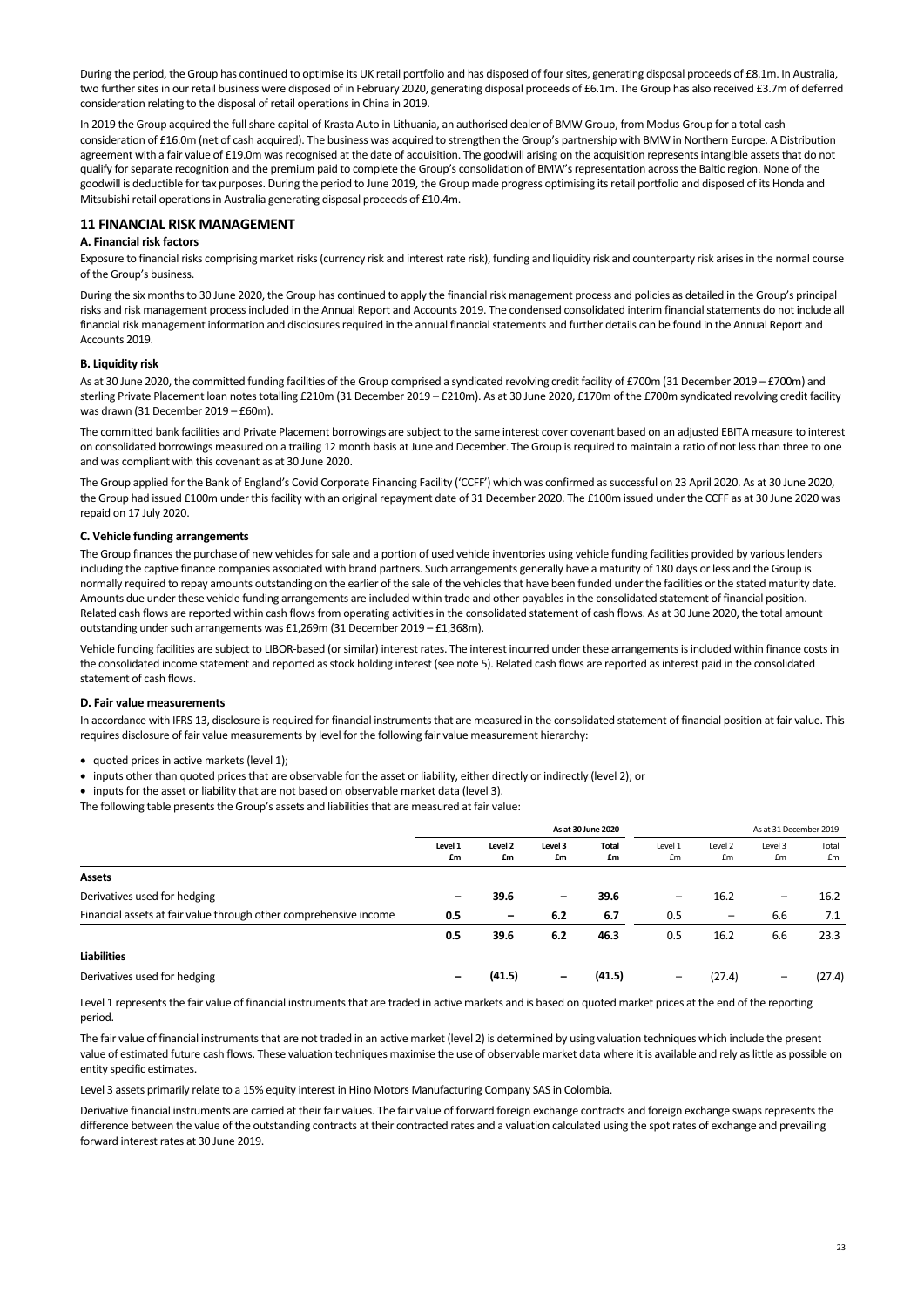|                                    |             | Assets      |             | Liabilities |
|------------------------------------|-------------|-------------|-------------|-------------|
|                                    | As at       | As at       | As at       | As at       |
|                                    | 30 Jun 2020 | 31 Dec 2019 | 30 Jun 2020 | 31 Dec 2019 |
|                                    | £m          | £m          | £m          | £m          |
| Forward foreign exchange contracts | 39.6        | 16.2        | (41.5)      | (27.4)      |

## **12 ASSETS AND LIABILITIES HELD FOR SALE AND DISPOSAL GROUP**

|                                                                                                                                                                                                                                    | As at<br>30 Jun 2020<br>£m | 31 Dec 2019<br>(rested) <sup>1</sup><br>£m |
|------------------------------------------------------------------------------------------------------------------------------------------------------------------------------------------------------------------------------------|----------------------------|--------------------------------------------|
| Assets held for sale                                                                                                                                                                                                               | 10.1                       | 10.4                                       |
| Assets directly associated with the disposal group                                                                                                                                                                                 | 34.7                       | 139.0                                      |
| Assets classified as held for sale and disposal group                                                                                                                                                                              | 44.8                       | 149.4                                      |
| Liabilities directly associated with assets held for sale                                                                                                                                                                          | (7.1)                      | (106.1)                                    |
| the contract of the contract of the contract of the contract of the contract of the contract of the contract of<br>the contract of the contract of the contract of the contract of the contract of the contract of the contract of |                            |                                            |

<sup>1</sup>Classification has been re-assessed to conform to the current presentation

Assets held for sale relate to surplus properties within the UK, Russia and Colombia which are actively marketed with a view to sale.

At 30 June 2020, the disposal groups relate to the assets and liabilities attributable to three retail centres in the UK and are stated net of an impairment charge of £2.8m which was reported as an exceptional charge in the income statement in 2019. These sites are expected to be disposed of during the next 12 months.

#### **13 OTHER DISCLOSURES**

## **A. Related parties**

There have been no material changes to the principal subsidiaries and joint ventures as listed in the Annual Report and Accounts for the year ended 31 December 2019.

All related party transactions arise during the ordinary course of business and are on an arm's length basis.

There were no material transactions or balances between the Group and its key management personnel during the six months to 30 June 2020.

#### **B. Contingencies**

#### Franked Investment Income Group Litigation Order

Inchcape is a participant in an action in the United Kingdom against HM Revenue and Customs (HMRC) in the Franked Investment Income Group Litigation Order (FII GLO). There are 25 corporate groups in the FII GLO. The action concerns the treatment for UK corporate tax purposes of profits earned overseas and distributed to the UK.

HMRC was previously granted leave to appeal a number of items at the Supreme Court. The first of these hearings was in February 2020 and the judgment has not yet been handed down. The second hearing is expected to occur in December 2020. Therefore, resolution of the test case in the FII GLO remains incomplete. As at 30 June 2020, no further receipts have been recognised in relation to the balance of Inchcape's claim in the FII GLO due to the uncertainty of the eventual outcome given the test case has not yet completed.

#### Takata airbag inflator recall

We note that a class action has been brought against our subsidiary, Subaru (Australia) Pty Limited, in connection with the global Takata airbag inflator recall. Subaru (Australia) Pty Limited is one of a number of named defendants and is, along with others, taking steps to defend the action. This does not represent a contingent liability as any potential cash outflow cannot be reliably measured and is also considered remote.

#### **14 EVENTS AFTER THE REPORTING PERIOD**

In July 2020, JLR notified the Group of its decision to appoint Inchcape as distributor for JLR in Poland, bolstering its brand presence in Europe.

As at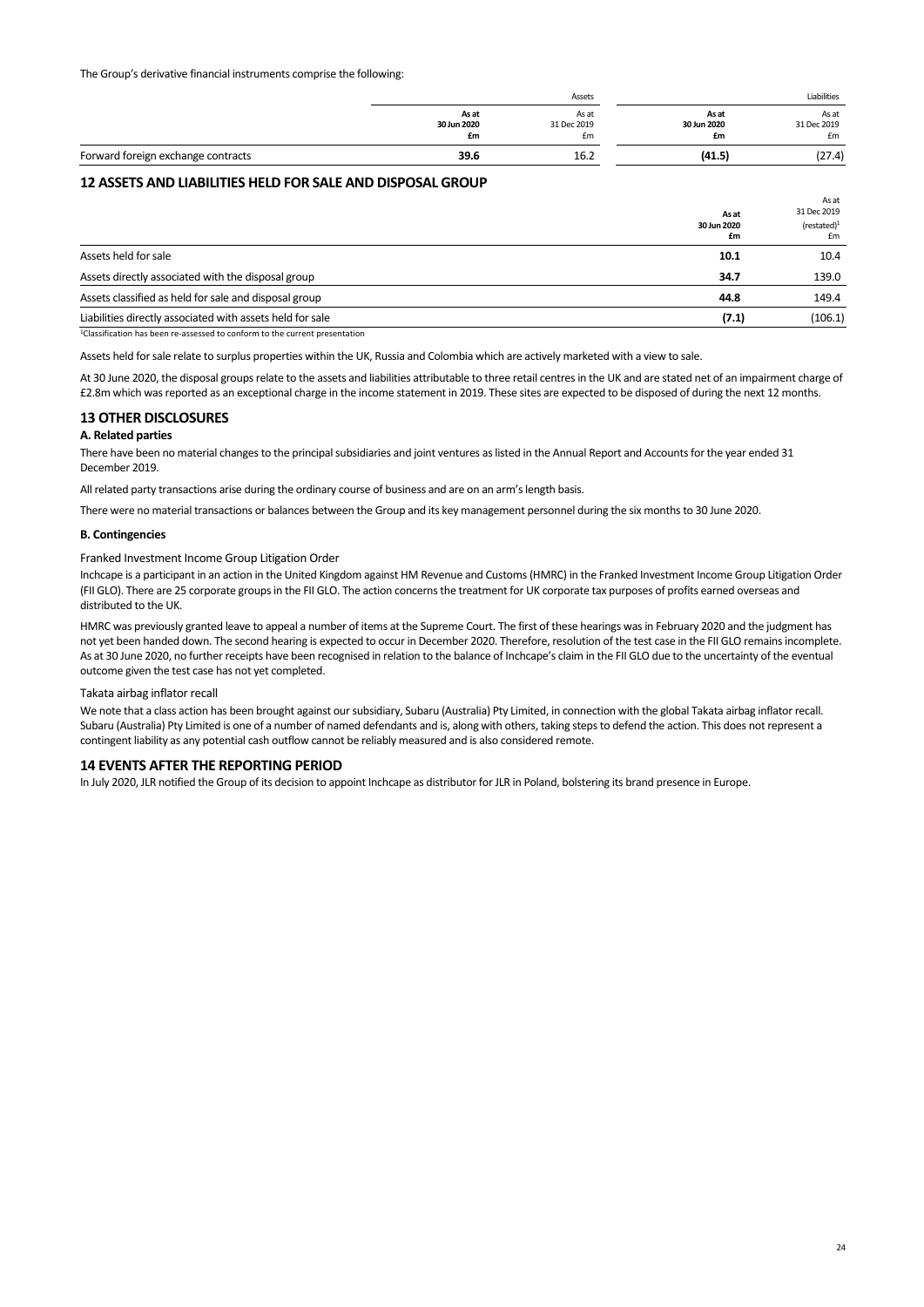## **15 ALTERNATIVE PERFORMANCE MEASURES**

The Group assesses its performance using a variety of alternative performance measures which are not defined under International Financial Reporting Standards. These provide insight into how the Board and Executive Committee monitor the Group's strategic and financial performance, and provide useful information on the underlying trends, performance and position of the Group.

#### **Adjusted measures**

The Group's income statement and segmental analysis identify separately adjusted measures and exceptional items. These adjusted measures reflect adjustments to IFRS measures. The directors consider these 'adjusted' measures to be an informative additional measure of the ongoing trading performance of the Group. Adjusted results are stated before exceptional items.

Exceptional items can include gains or losses on the disposal of businesses, restructuring of businesses, acquisition costs, asset impairments and the tax effects of these items. Exceptional items excluded from adjusted results can evolve from one financial period to the next depending on the nature of exceptional items or one-off type activities.

#### **Constant currency**

Some comparative performance measures are translated at constant exchange rates, called 'constant currency' measures. This restates the prior period results at a common exchange rate to the current period and therefore excludes the impact of changesin exchange rates used for translation.

| <b>Performance Measure</b>                          | Definition                                                                                                                                                                                                                             | Why we measure it                                                                                                                                                                                                                                                                |
|-----------------------------------------------------|----------------------------------------------------------------------------------------------------------------------------------------------------------------------------------------------------------------------------------------|----------------------------------------------------------------------------------------------------------------------------------------------------------------------------------------------------------------------------------------------------------------------------------|
| <b>Operating profit before</b><br>exceptional items | Operating profit before exceptional items. Refer to the<br>consolidated income statement.                                                                                                                                              | A key metric of the Group's underlying business performance.                                                                                                                                                                                                                     |
| <b>Operating margin</b>                             | Operating profit (before exceptional items) divided by<br>revenue.                                                                                                                                                                     | A key metric of operational efficiency, ensuring that we are<br>leveraging global scale to translate sales growth to profit.                                                                                                                                                     |
| Profit before tax &<br>exceptional Items            | Represents the profit made after operating and interest<br>expense excluding the impact of exceptional items and<br>before tax is charged. Refer to consolidation income<br>statement.                                                 | A key driver of delivering sustainable and growing earnings to<br>shareholders.                                                                                                                                                                                                  |
| <b>Exceptional items</b>                            | Items that are charged or credited in the consolidated<br>income statement which are material and non-recurring in<br>nature. Refer to note 3.                                                                                         | The separate reporting of exceptional items helps provide<br>additional useful information regarding the Group's underlying<br>business performance and is consistent with the way that<br>financial performance is measured by the Board and the<br><b>Executive Committee.</b> |
| Free cash flow                                      | Net cash flows from operating activities, before exceptional<br>cash flows, less normalised net capital expenditure and<br>dividends paid to non-controlling interests. Refer to page 7.                                               | A key driver of the Group's ability to 'Invest to Accelerate<br>Growth' and to make distributions to shareholders.                                                                                                                                                               |
| Return on capital employed<br>(ROCE)                | Operating profit (before exceptional items) divided by the<br>average of opening and closing capital employed, where<br>capital employed is defined as net assets less net funds.<br>Refer to page 7.                                  | A key measure of Ignite (Invest to Accelerate Growth), ROCE is a<br>measure of the Group's ability to drive better returns for<br>investors on the capital we invest.                                                                                                            |
| Net funds / (debt)                                  | Cash and cash equivalents less borrowings and lease<br>liabilities adjusted for the fair value of derivatives that hedge<br>interest rate or currency risk on borrowings. Refer to page<br>22.                                         | A measure of the Group's net indebtedness that provides an<br>indicator of the overall balance sheet strength.                                                                                                                                                                   |
| Net cash                                            | Cash and cash equivalents less borrowings adjusted for the<br>fair value of derivatives that hedge interest rate or currency<br>risk on borrowings and before the incremental impact of<br>IFRS16 lease liabilities. Refer to page 22. | A measure of the Group's net indebtedness that provides an<br>indicator of the overall balance sheet strength and is widely used<br>by external parties.                                                                                                                         |
| Net capital<br>expenditure                          | Cash outflows from the purchase of property, plant,<br>equipment and intangible assets less the proceeds from the<br>disposal of property, plant, equipment and intangible assets.<br>Refer to page 7.                                 | A measure of the net amount invested in operational facilities in<br>the period.                                                                                                                                                                                                 |
| Constant currency % change                          | Presentation of reported results compared to prior period<br>translated using constant rates of exchange.                                                                                                                              | A measure of underlying business performance which excludes<br>the impact of changes in exchange rates used for translation.                                                                                                                                                     |
| Organic growth                                      | Organic growth is defined as sales growth in operations that<br>have been open for at least a year at constant foreign<br>exchange rate.                                                                                               | A measure of underlying business performance which excludes<br>the impact of acquisition and disposals in the period.                                                                                                                                                            |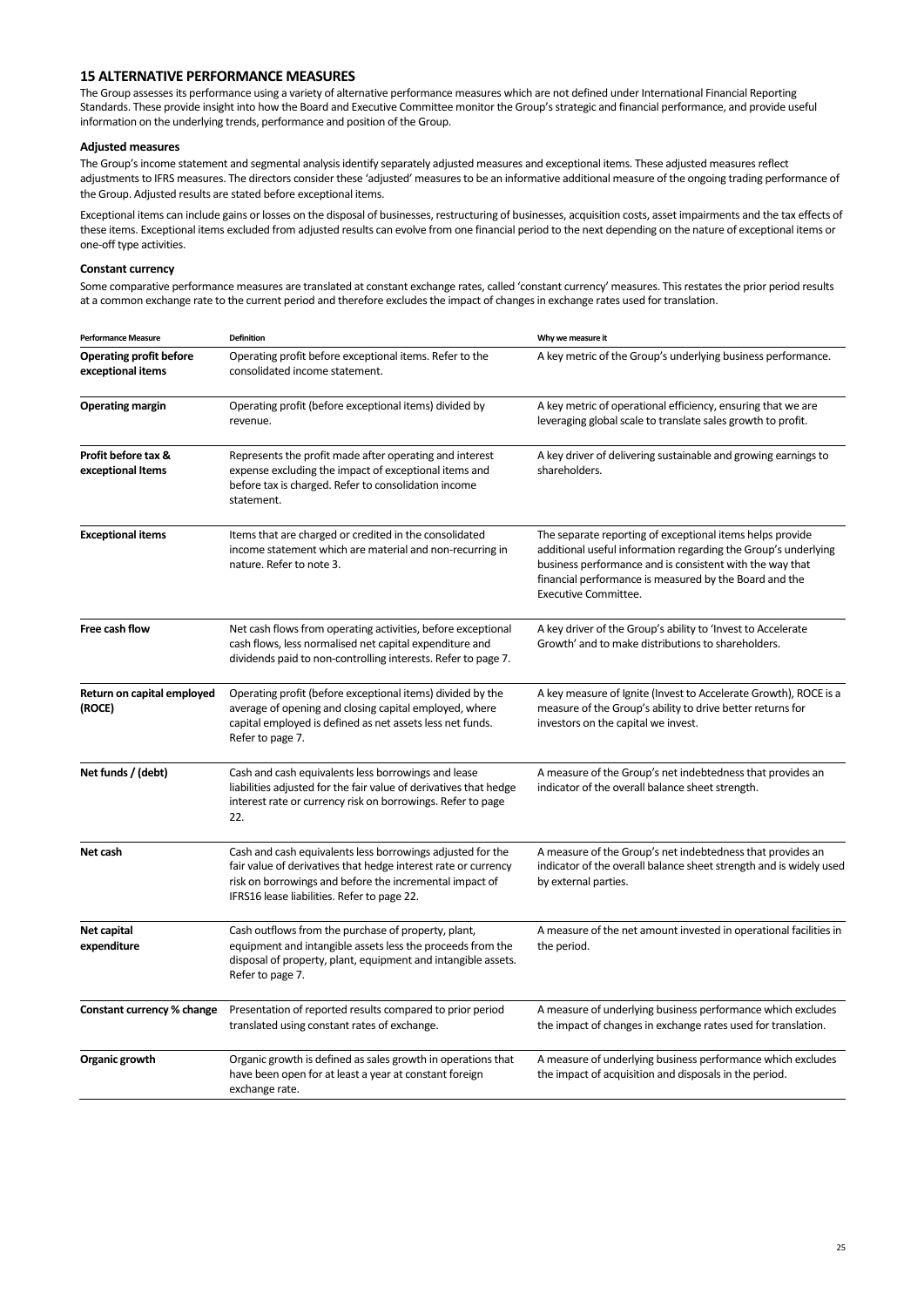## Independent Review Report to Inchcape plc

We have been engaged by Inchcape plc ("the company") to review the condensed consolidated interim financial statements for the six months ended 30 June 2020 which comprise the consolidated income statement, the consolidated statement of comprehensive income, the consolidated statement of financial position, the consolidated statement of changes in equity, the consolidated statement of cash flows and related notes 1 to 15. We have read the other information contained in the interim financial report and considered whether it contains any apparent misstatements or material inconsistencies with the information in the condensed interim financial statements.

#### **DIRECTORS' RESPONSIBILITIES**

The interim financial report is the responsibility of, and has been approved by, the directors. The directors are responsible for preparing the interim financial report in accordance with the Disclosure Guidance and Transparency Rules of the United Kingdom's Financial Conduct Authority.

As disclosed in note 1, the annual financial statements of the group are prepared in accordance with IFRSs as adopted by the European Union. The condensed consolidated interim financial statements included in this interim financial report has been prepared in accordance with International Accounting Standard 34 "Interim Financial Reporting" as adopted by the European Union.

#### **OUR RESPONSIBILITY**

Our responsibility is to express to the company a conclusion on the condensed consolidated interim financial statements in the interim financial report based on our review.

## **SCOPE OF REVIEW**

We conducted our review in accordance with International Standard on Review Engagements (UK and Ireland) 2410 "Review of Interim Financial Information Performed by the Independent Auditor of the Entity" issued by the Financial Reporting Council for use in the United Kingdom. A review of interim financial information consists of making inquiries, primarily of persons responsible for financial and accounting matters, and applying analytical and other review procedures. A review is substantially less in scope than an audit conducted in accordance with International Standards on Auditing (UK) and consequently does not enable us to obtain assurance that we would become aware of all significant matters that might be identified in an audit. Accordingly, we do not express an audit opinion.

#### **CONCLUSION**

Based on our review, nothing has come to our attention that causes us to believe that the condensed consolidated financial statements in the interim financial report for the six months ended 30 June 2020 is not prepared, in all material respects, in accordance with International Accounting Standard 34 as adopted by the European Union and the Disclosure Guidance and Transparency Rules of the United Kingdom's Financial Conduct Authority.

#### **USE OF OUR REPORT**

This report is made solely to the company in accordance with International Standard on Review Engagements (UK and Ireland) 2410 "Review of Interim Financial Information Performed by the Independent Auditor of the Entity" issued by the Financial Reporting Council. Our work has been undertaken so that we might state to the company those matters we are required to state to it in an independent review report and for no other purpose. To the fullest extent permitted by law, we do not accept or assume responsibility to anyone other than the company, for our review work, for this report, or for the conclusions we have formed.

**Deloitte LLP** Statutory Auditor London, England 29 July 2020